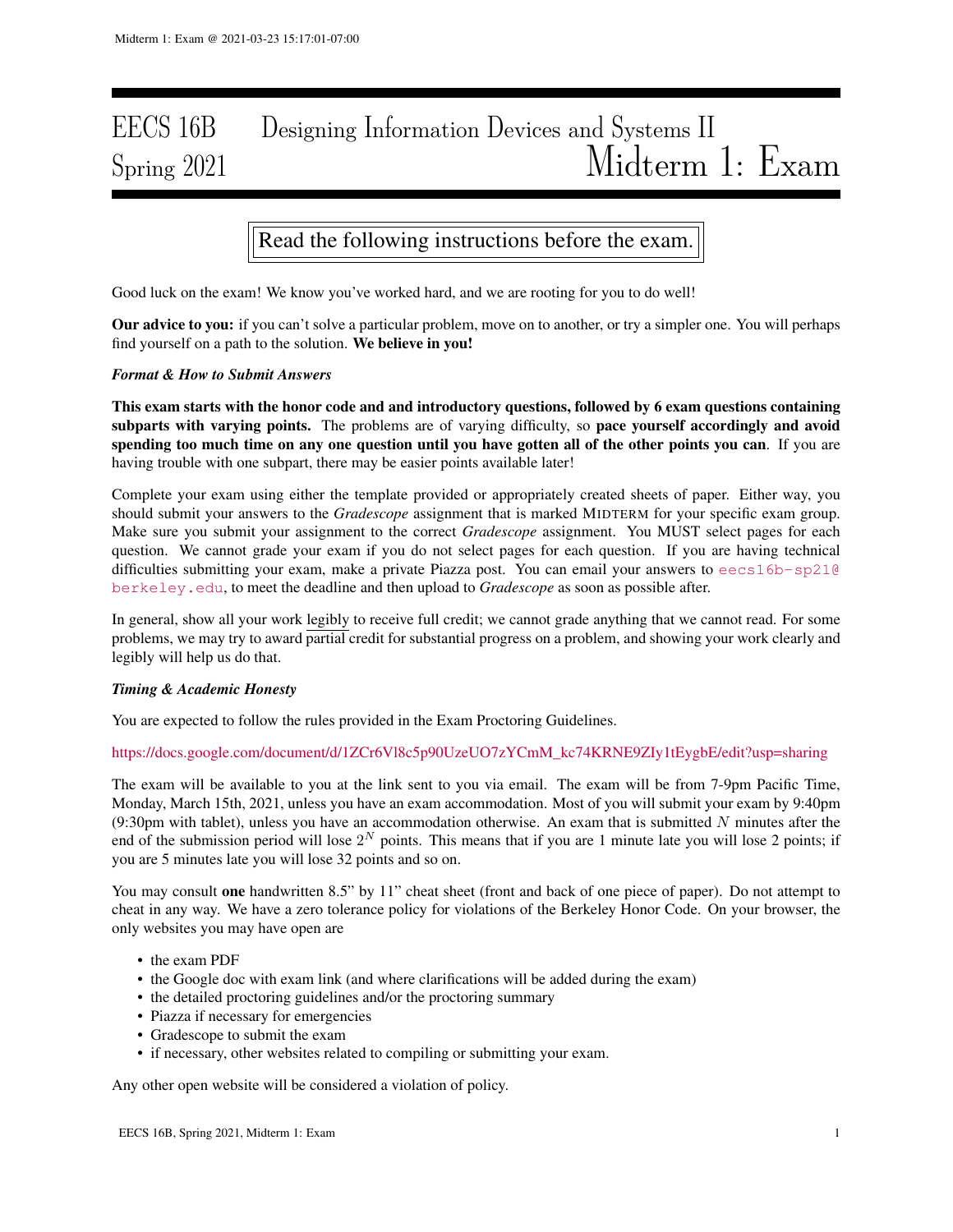# EECS 16B Designing Information Devices and Systems II Spring 2021 Midterm 1: Exam

# The exam has *130* points. *125* points will be considered a full score.

# 1. Honor Code

If you have not already done so, please copy the following statements into the box provided for the honor code on your answer sheet, and sign your name.

I will respect my classmates and the integrity of this exam by following this honor code. I affirm:

- I have read the instructions for this exam. I understand them and will follow them.
- All of the work submitted here is my original work.
- I did not reference any sources other than my allocated reference cheat sheet(s).
- I did not collaborate with any other human being on this exam.

## 2. Pre-Exam Questions

- a) [2 points] What is a TV show you've watched, or book/article you've read, that you found inspiring? *All answers will be awarded full credit.*
- b) [2 points] What are you looking forward to over Spring Break? *All answers will be awarded full credit.*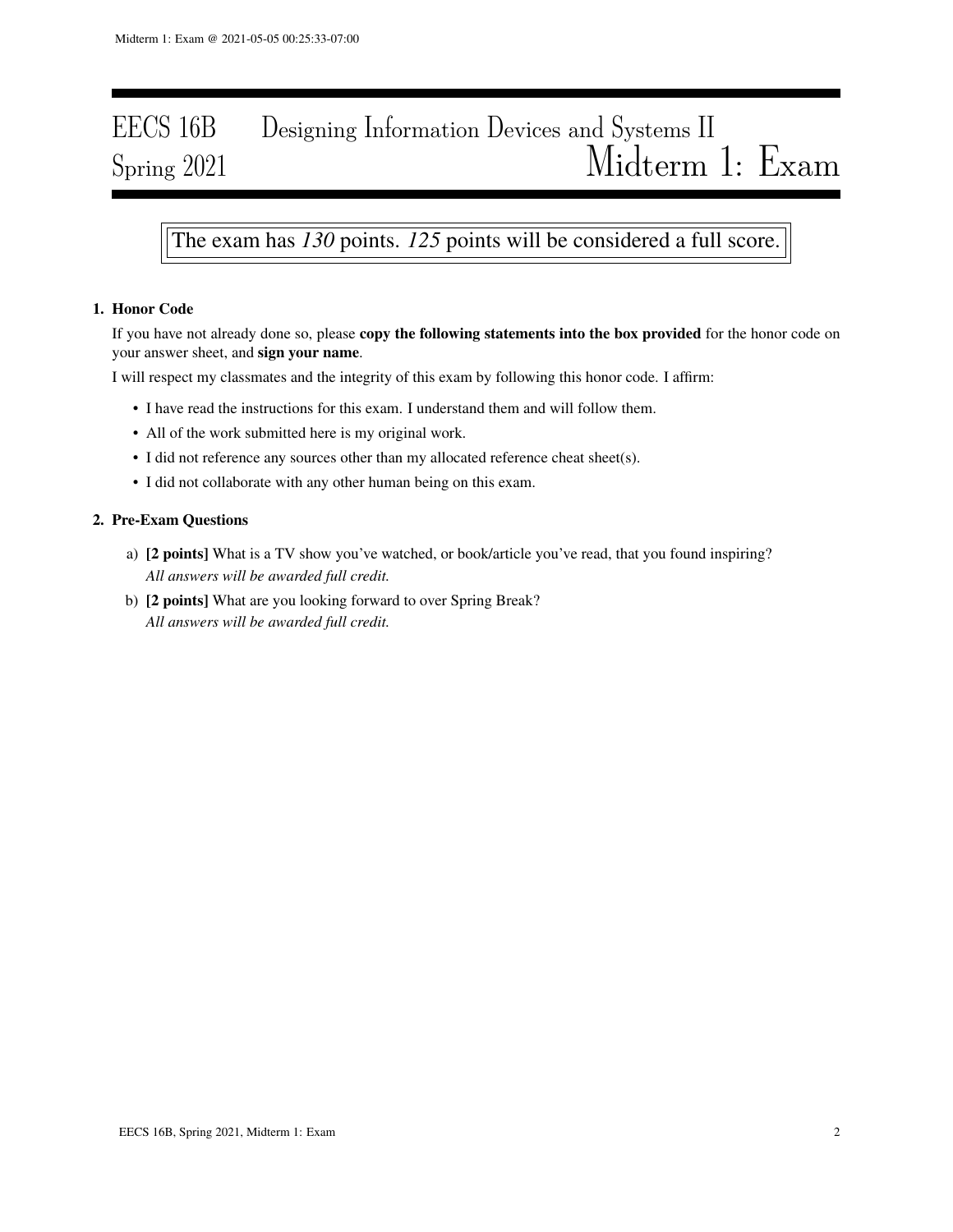#### 3. Potpourri!

<span id="page-2-0"></span>a) [4 points] You are given the graph in Figure [1.](#page-2-0) Express the coordinates of vectors  $\vec{v}$  and  $\vec{w}$  in both Cartesian  $((x, y))$  and Polar  $(re^{j\theta})$  form. *You do not need to show your work for this subpart.* You may use the atan2 or tan<sup>-1</sup> function for angle  $(\theta)$  as necessary.



**Figure 1:** Vectors in the  $x - y$  plane

i) Label  $\vec{v}$  with its corresponding Cartesian  $((x, y))$  and Polar  $(re^{j\theta})$  coordinates, in the given form. Solution:

Vector  $\vec{v}$  Cartesian = (3, 1) Vector  $\vec{v}$  Polar =  $\sqrt{10}e^{j \operatorname{atan2}(1,3)} \equiv \sqrt{10}$  $\overline{10}e^{j\tan^{-1}\left(\frac{1}{3}\right)}$ 

ii) Label  $\vec{w}$  with its corresponding Cartesian  $((x, y))$  and Polar  $(re^{j\theta})$  coordinates, in the given form. Solution:

Vector  $\vec{w}$  Cartesian =  $(0, 1)$ Vector  $\vec{w}$  Polar =  $1e^{j\frac{\pi}{2}} \equiv -1e^{-j\frac{\pi}{2}} \equiv 1e^{j\frac{-3\pi}{2}} \equiv -1e^{j\frac{3\pi}{2}}$ 

b) [6 points] You are given an input voltage signal below:

<span id="page-2-1"></span>
$$
v_{\rm in}(t) = -2\cos\left(\omega t + \frac{\pi}{3}\right). \tag{1}
$$

Convert the signal of eq. [\(1\)](#page-2-1) to its phasor representation. That is, find  $\tilde{V}_{in}$ . *Justify your answer.* Solution:

 $\widetilde{V}_{\text{in}} = -e^{j\frac{\pi}{3}}$ 

We can use Euler's formulas here, which states that:

$$
\cos(x) = \frac{1}{2} \left( e^{jx} + e^{-jx} \right)
$$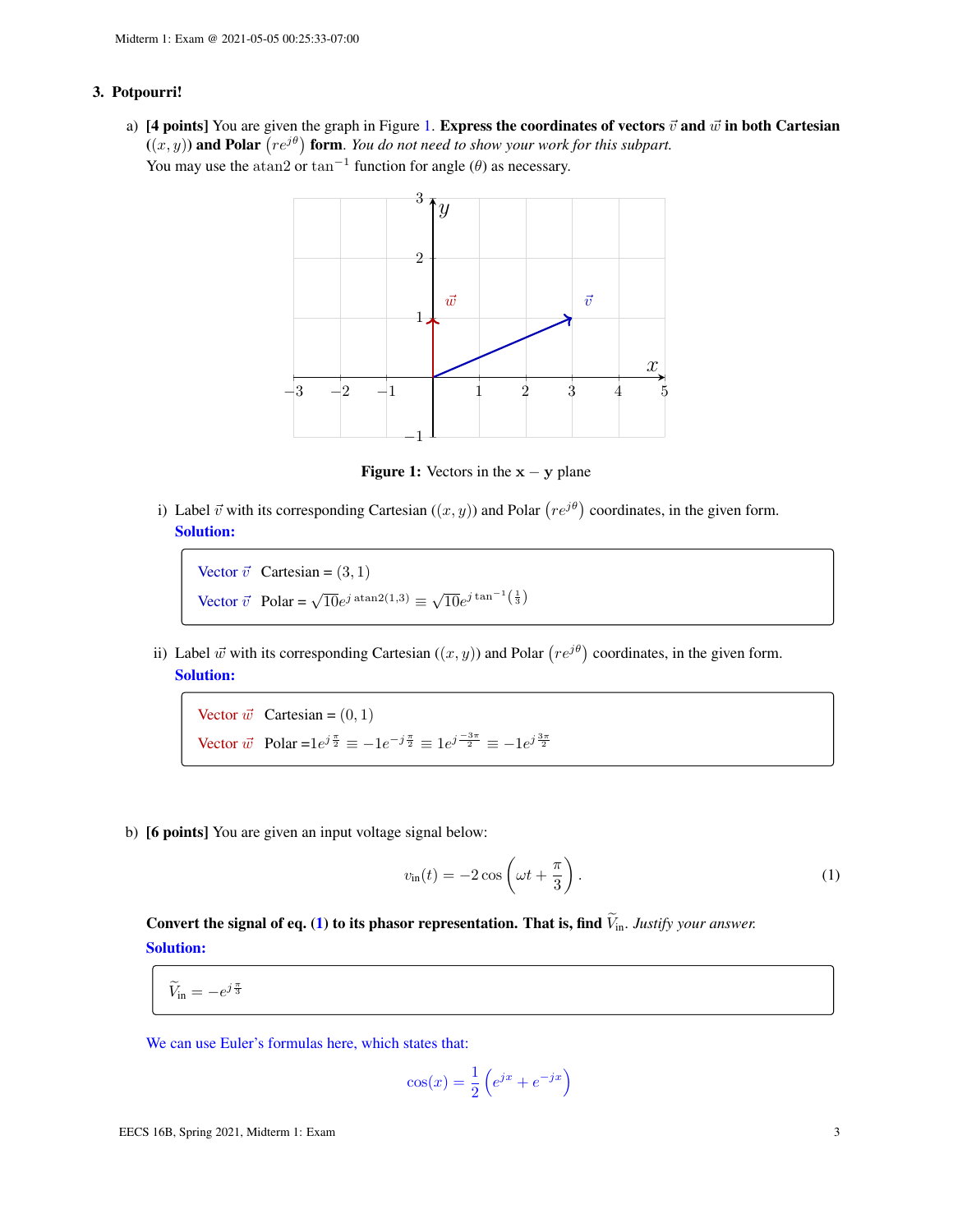$$
\sin(x) = \frac{1}{2j} \left( e^{jx} - e^{-jx} \right)
$$

Applying the first of these formulas and simplifying  $v_{\text{in}}(t)$ :

$$
v_{\rm in}(t) = -2\cos\left(\omega t + \frac{\pi}{3}\right) \tag{2}
$$

$$
= -2 \cdot \frac{1}{2} \left( e^{j \left(\omega t + \frac{\pi}{3}\right)} + e^{-j \left(\omega t + \frac{\pi}{3}\right)} \right) \tag{3}
$$

$$
= -1 \left( e^{j\omega t} e^{j\frac{\pi}{3}} + e^{-j\omega t} e^{-j\frac{\pi}{3}} \right)
$$
\n
$$
= -e^{j\omega t} e^{j\frac{\pi}{3}} - e^{-j\omega t} e^{-j\frac{\pi}{3}}
$$
\n(4)

$$
= -e^{j\omega t}e^{j\frac{\pi}{3}} - e^{-j\omega t}e^{-j\frac{\pi}{3}}
$$
(5)  

$$
= \left(-e^{j\frac{\pi}{3}}\right)e^{j\omega t} + \left(-e^{-j\frac{\pi}{3}}\right)e^{-j\omega t}
$$
(6)

$$
= \left(-e^{j\frac{\pi}{3}}\right)e^{j\omega t} + \left(-e^{-j\frac{\pi}{3}}\right)e^{-j\omega t} \tag{6}
$$

When we have a term of the form  $u(t) = \tilde{U}e^{j\omega t} + \tilde{U}e^{-j\omega t}$ , we denote  $\tilde{U}$  as the phasor for the time-domain signal. So, we apply this logic here:

$$
\widetilde{V}_{\text{in}} = -e^{j\frac{\pi}{3}}\tag{7}
$$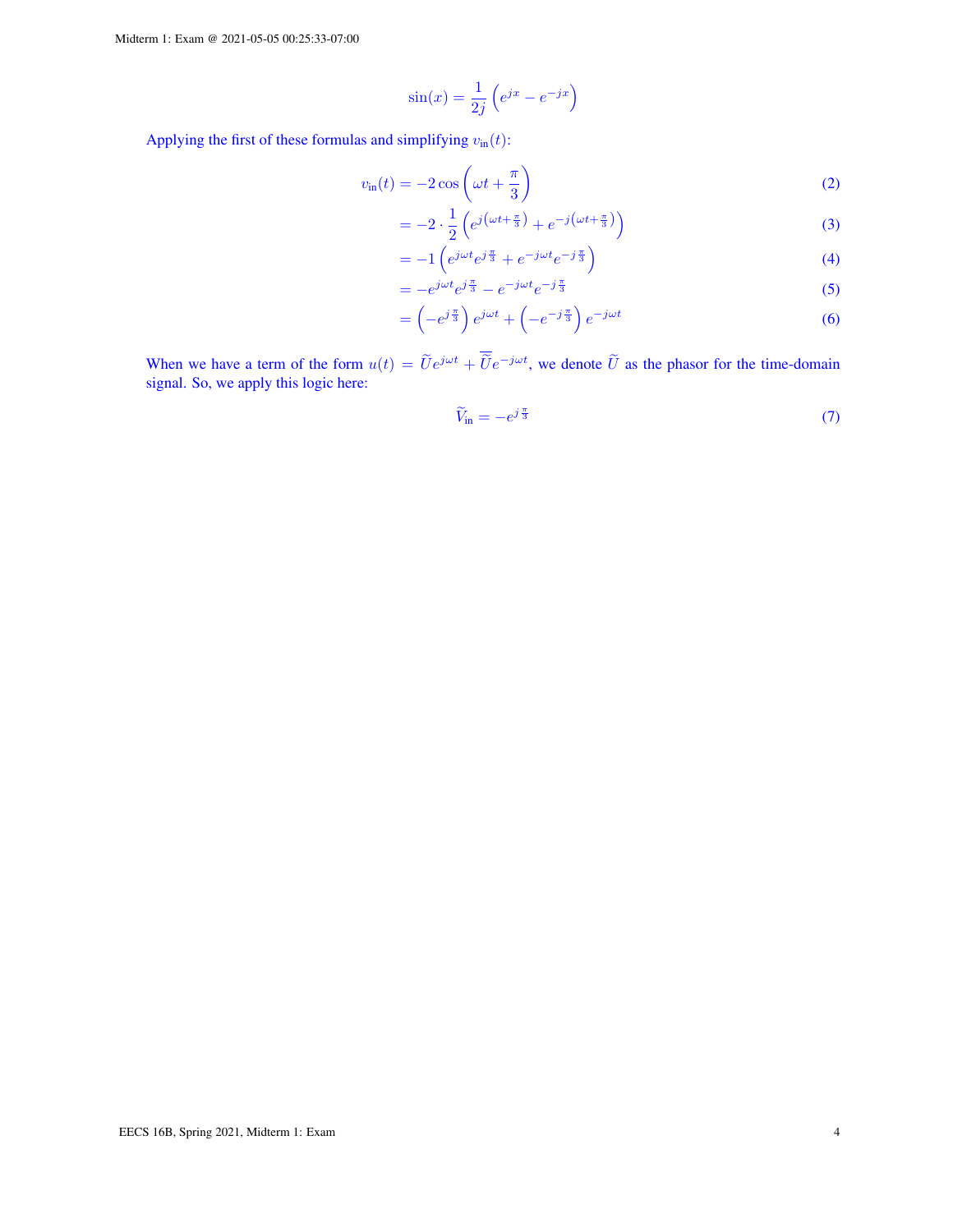c) [6 points] You decided to analyze the transfer function of a band-pass filter, and have generated the Bode plots in Figure [2a](#page-4-0) and Figure [2b](#page-4-0) for  $H(\omega)$ . If your input voltage signal is

$$
v_{\rm in}(t) = 10 \cos \left(\omega_s t + \frac{\pi}{3}\right),\tag{8}
$$

<span id="page-4-0"></span>where  $\omega_s = 10^4$ , what is  $v_{\text{out}}(t)$ ? *Show your work and explain your answers. You do not need to copy the figures below to your answer sheet, you may just tell us what you read from the Bode plots.*



Figure 2: Bode Plots for part (c).

#### Solution: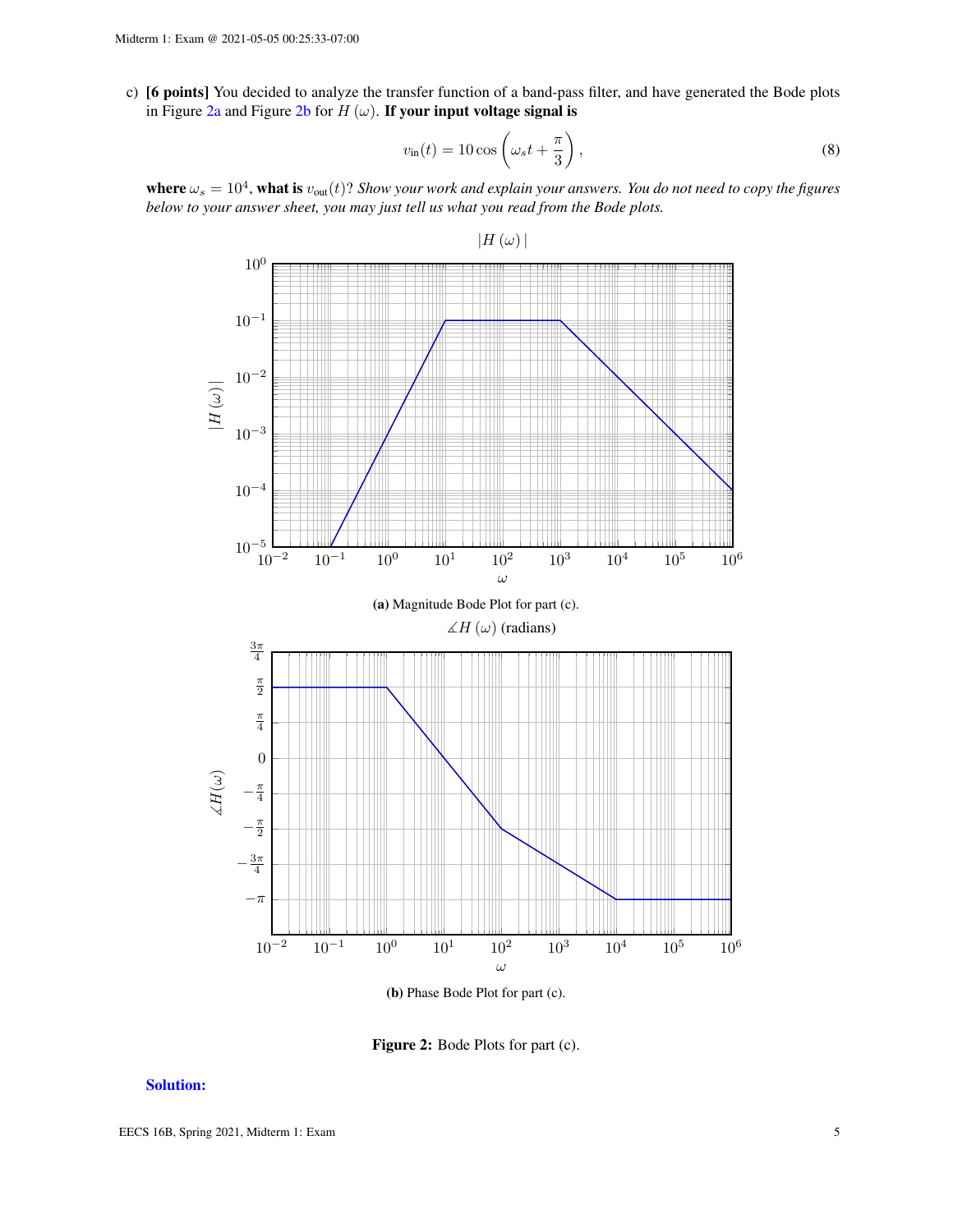$$
v_{\text{out}}(t) = 0.1 \cos \left( 10^4 t + \frac{4\pi}{3} \right) \equiv 0.1 \cos \left( 10^4 t - \frac{2\pi}{3} \right)
$$

Given the Bode plots, we need to examine how the transfer function affects two quantities: the magnitude of the input voltage, and the phase of the input voltage. The Magnitude Bode Plot reveals that at  $\omega = 10^4$ , the value is 10<sup>-2</sup>. The Phase Bode Plot reveals that at  $\omega = 10^4$ , the value is  $-\pi$  radians. The general form of the output voltage is:

$$
v_{\text{out}}(t) = |H(\omega)| |v_{\text{in}}(t)| \cos (\omega t + \phi + \measuredangle H(\omega))
$$
\n(9)

where  $\phi$  is the phase of the input voltage (here,  $\frac{\pi}{3}$ ). Combining these results, we find:

$$
v_{\text{out}}(t) = 0.01 \cdot 10 \cos \left( 10^4 t + \frac{\pi}{3} - \pi \right) \tag{10}
$$

$$
= 0.1 \cos \left( 10^4 t - \frac{2\pi}{3} \right) \tag{11}
$$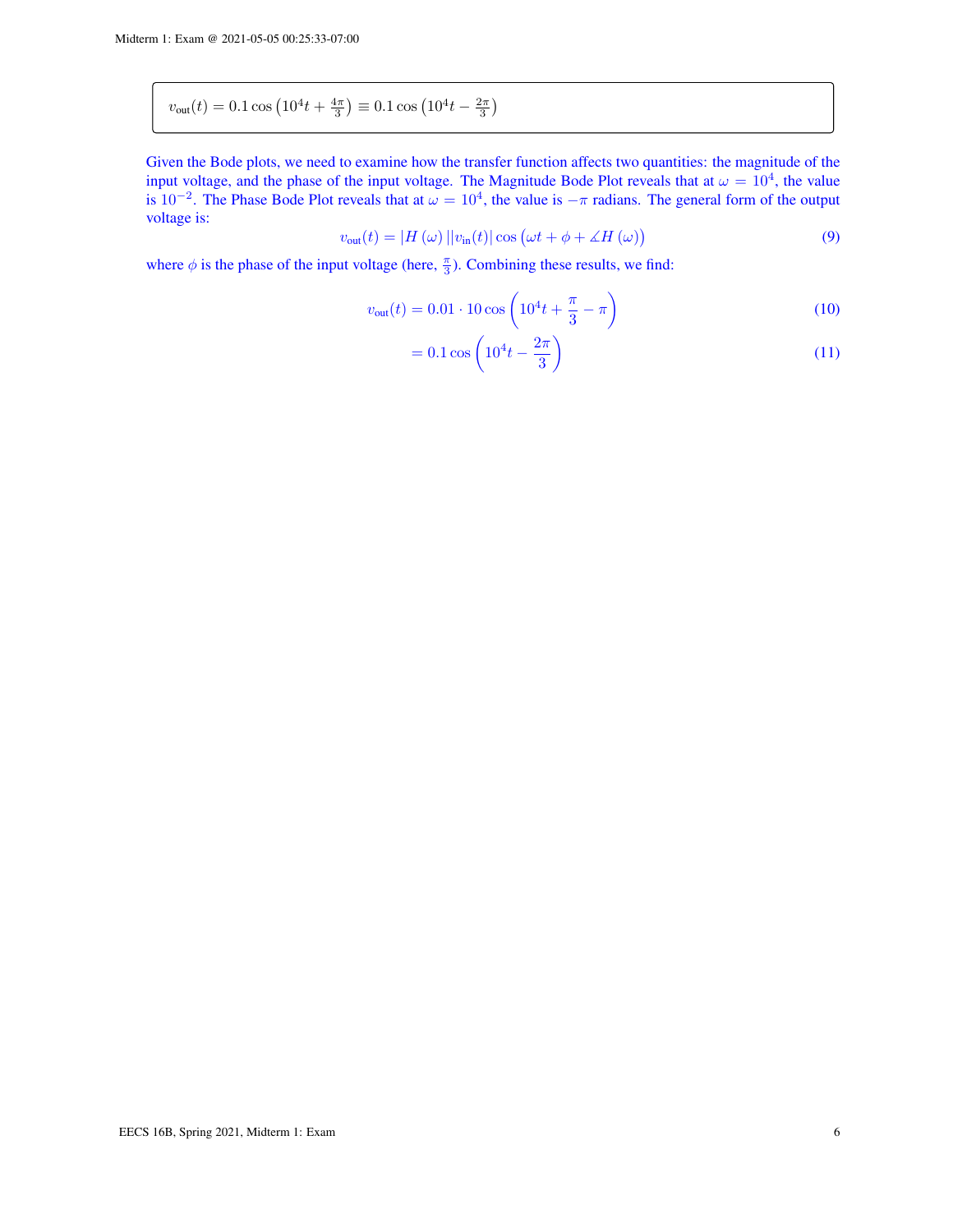#### 4. Analyzing an LC-LC Band-Stop/Notch Filter

<span id="page-6-0"></span>In this sub-part, you will partially analyze a circuit built entirely out of  $L, C$  components as shown in Figure [3.](#page-6-0) Assume that the circuit is operating at a frequency of  $\omega = \omega_s$  (i.e.  $v_{\text{in}}(t) = \cos(\omega_s t)$ ).





a) [5 points] Find  $\widetilde{V}_{out}(\omega)$  in terms of  $Z_1, Z_2, \widetilde{V}_{in}(\omega)$ . *You do not need to compute*  $\widetilde{V}_{in}(\omega)$  *for this part. Show your work.*

## Solution:

$$
\widetilde{V}_{\text{out}}(\omega) = \frac{Z_2}{Z_1 + Z_2} \widetilde{V}_{\text{in}}(\omega)
$$

The equivalent circuit we get is as follows:



Since we are in the phasor domain, these impedances can be treated as resistors, and our output voltage phasor can be found as a function of the input voltage phasor by applying the voltage-divider equation. Doing so, we find that:

$$
\widetilde{V}_{\text{out}}(\omega) = \frac{Z_2}{Z_1 + Z_2} \widetilde{V}_{\text{in}}(\omega)
$$
\n(12)

b) [5 points] Find  $Z_1$ , the equivalent impedance between terminals a and b, in terms of  $L_1, C_1$ , and  $\omega_s$ . Leave your answer in the form  $j\frac{M}{N}$ , where M and N are real.

What is the impedance  $Z_1$  at  $\omega_s = \frac{1}{\sqrt{L_1}}$  $\frac{1}{L_1C_1}$ ? *Show your work and justify your answers.* Solution:

$$
Z_1 = \frac{j\omega_s L_1}{1 - \omega_s^2 L_1 C_1}
$$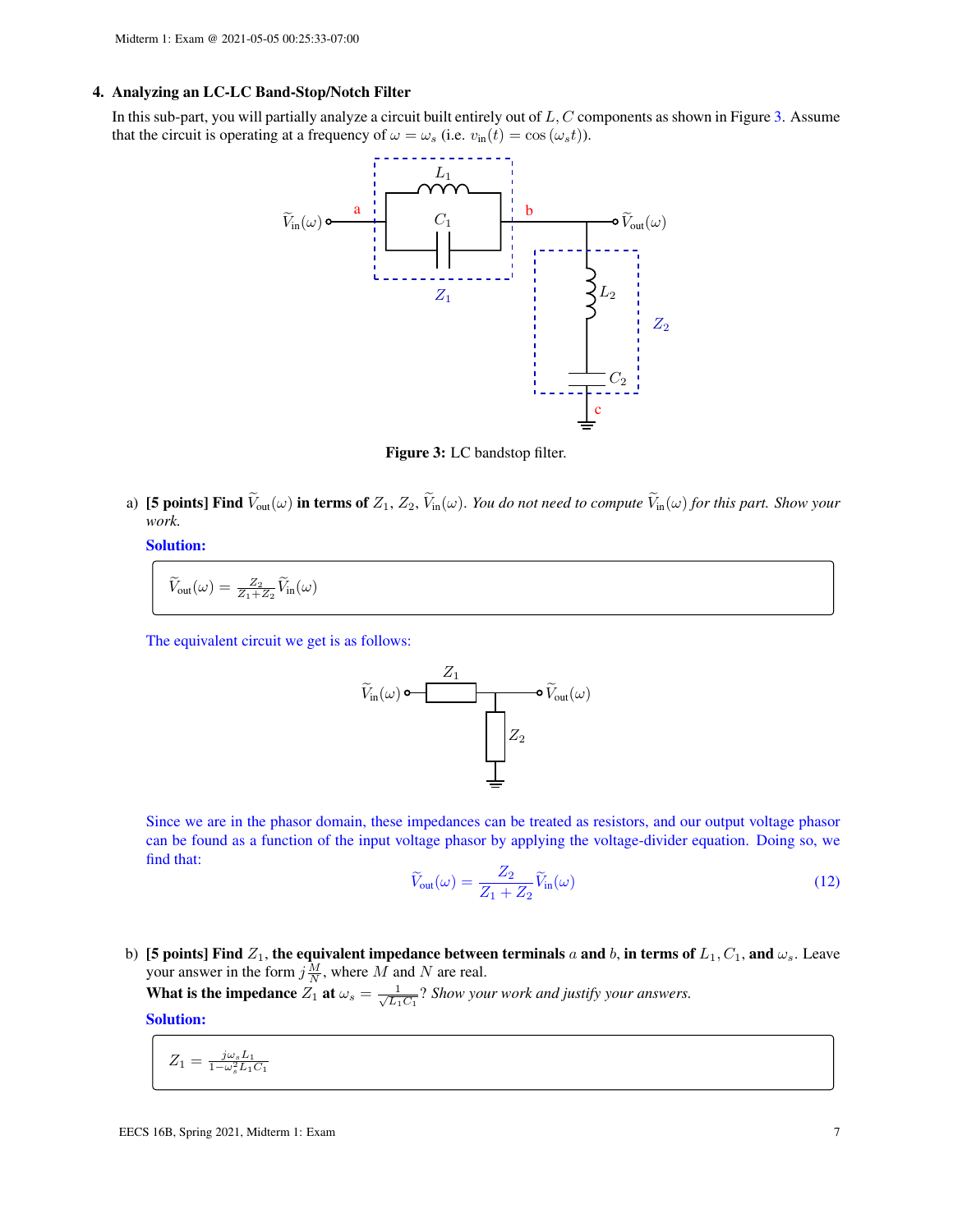The impedances are in parallel. Using that  $Z_L = j\omega_s L$  and  $Z_C = \frac{1}{j\omega_s C}$  (at the frequency  $\omega_s$  of the input phasor), we find:

$$
Z_1 = Z_{L_1} || Z_{C_1}
$$
  
=  $\frac{Z_{L_1} Z_{C_1}}{Z_{L_1} + Z_{C_1}}$   
=  $\frac{j\omega_s L_1 \frac{1}{j\omega_s C_1}}{j\omega_s L_1 + \frac{1}{j\omega_s C_1}}$   
=  $\frac{j\omega_s L_1}{(j\omega_s L_1 j\omega_s C_1) + 1}$   
=  $\frac{j\omega_s L_1}{1 - \omega_s^2 L_1 C_1}$ 

At  $\omega_s = \frac{1}{\sqrt{L_0}}$  $\frac{1}{L_1C_1}$ :

$$
Z_1 = \frac{j\omega_s L_1}{1 - \omega_s^2 L_1 C_1}
$$

$$
Z_1 = \frac{j\omega_s L_1}{0}
$$

$$
Z_1 = \infty
$$

c) [5 points] Find  $Z_2$ , the equivalent impedance between terminals  $b$  and  $c$ , in terms of  $L_2, C_2,$  and  $\omega_s$ . Leave your answer in the form  $j\frac{M}{N}$ , where M and N are real.

What is the impedance  $Z_2$  at  $\omega_s = \frac{1}{\sqrt{L_s}}$  $\frac{1}{L_2C_2}$ ? *Show your work and justify your answers.* Solution:

$$
Z_2 = j\left(\omega_s L_2 - \frac{1}{\omega_s C_2}\right)
$$

Simplifying the series LC combination, we find (since  $\frac{1}{j} = -j$ ):

$$
Z_2 = Z_{L_2} + Z_{C_2}
$$
  
=  $j\omega_s L_2 + \frac{1}{j\omega_s C_2}$   
=  $j\left(\omega_s L_2 - \frac{1}{\omega_s C_2}\right)$ 

At  $\omega_s = \frac{1}{\sqrt{L_s}}$  $\frac{1}{L_2C_2}$ :

$$
Z_2 = j \left( \frac{L_2}{\sqrt{L_2 C_2}} - \frac{\sqrt{L_2 C_2}}{C_2} \right)
$$

$$
= j \left( \sqrt{\frac{L_2}{C_2}} - \sqrt{\frac{L_2}{C_2}} \right)
$$

$$
= 0
$$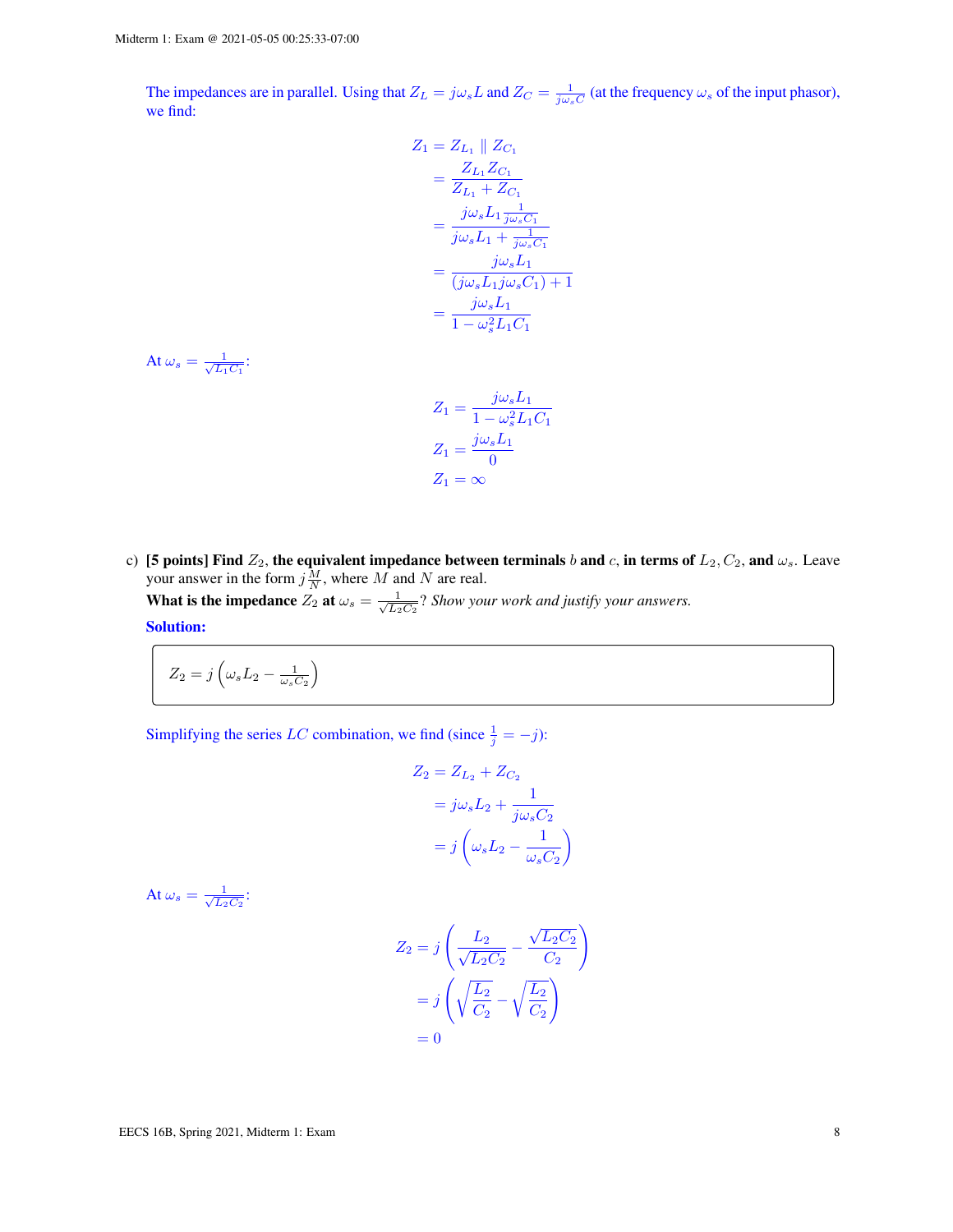#### 5. Hey Circuit, are you a Low-Pass Filter?

You have a mystery black box and you believe it contains an RC low-pass filter. You want to use the tools of converting a model from continuous-time to discrete-time and System ID to test your guess.



<span id="page-8-1"></span>Figure 4: A schematic to show how our computer generated signals will interface through the DAC and the ADC with the mystery box.



Figure 5: RC circuit that you suspect is inside the mystery (?) box.

#### a) [4 points] You know from lecture that the continuous-time equation

<span id="page-8-0"></span>
$$
\frac{dx(t)}{dt} = \lambda x(t) + bu(t),\tag{13}
$$

can be converted to a discrete-time equation given by

$$
x_d[k+1] = e^{\lambda \Delta} x_d[k] + b\left(\frac{e^{\lambda \Delta} - 1}{\lambda}\right) u_d[k],\tag{14}
$$

where  $x_d[k] = x(k\Delta)$  and  $u_d[k] = u(k\Delta)$ , for some constant  $\Delta$ .

Assume that eq. [\(13\)](#page-8-0) references the RC circuit in Figure [5.](#page-8-1) For a low-pass RC filter with input  $u(t)$  you know that the following differential equation holds:

<span id="page-8-2"></span>
$$
\frac{dV_{\text{out}}(t)}{dt} = -\frac{1}{RC}V_{\text{out}}(t) + \frac{1}{RC}u(t).
$$
\n(15)

Convert this continuous system to a discrete-time difference equation for  $V_{\text{out}}[k]$  in the form of

$$
V_{\text{out}}[k+1] = \lambda_d V_{\text{out}}[k] + b_d u_d[k],
$$

and write  $\lambda_d$  and  $b_d$  in terms of R, C, and  $\Delta$ . *Show your work.* 

**Solution:** Comparing eq. [\(15\)](#page-8-2) to eq. [\(13\)](#page-8-0) we infer that  $\lambda = -\frac{1}{RC}$  and  $b = \frac{1}{RC}$ . Using the continuous to discrete time conversion:

$$
V_{\text{out}}[k+1] = e^{-\frac{\Delta}{RC}} V_{\text{out}}[k] + \left(1 - e^{-\frac{\Delta}{RC}}\right) u_d[k],
$$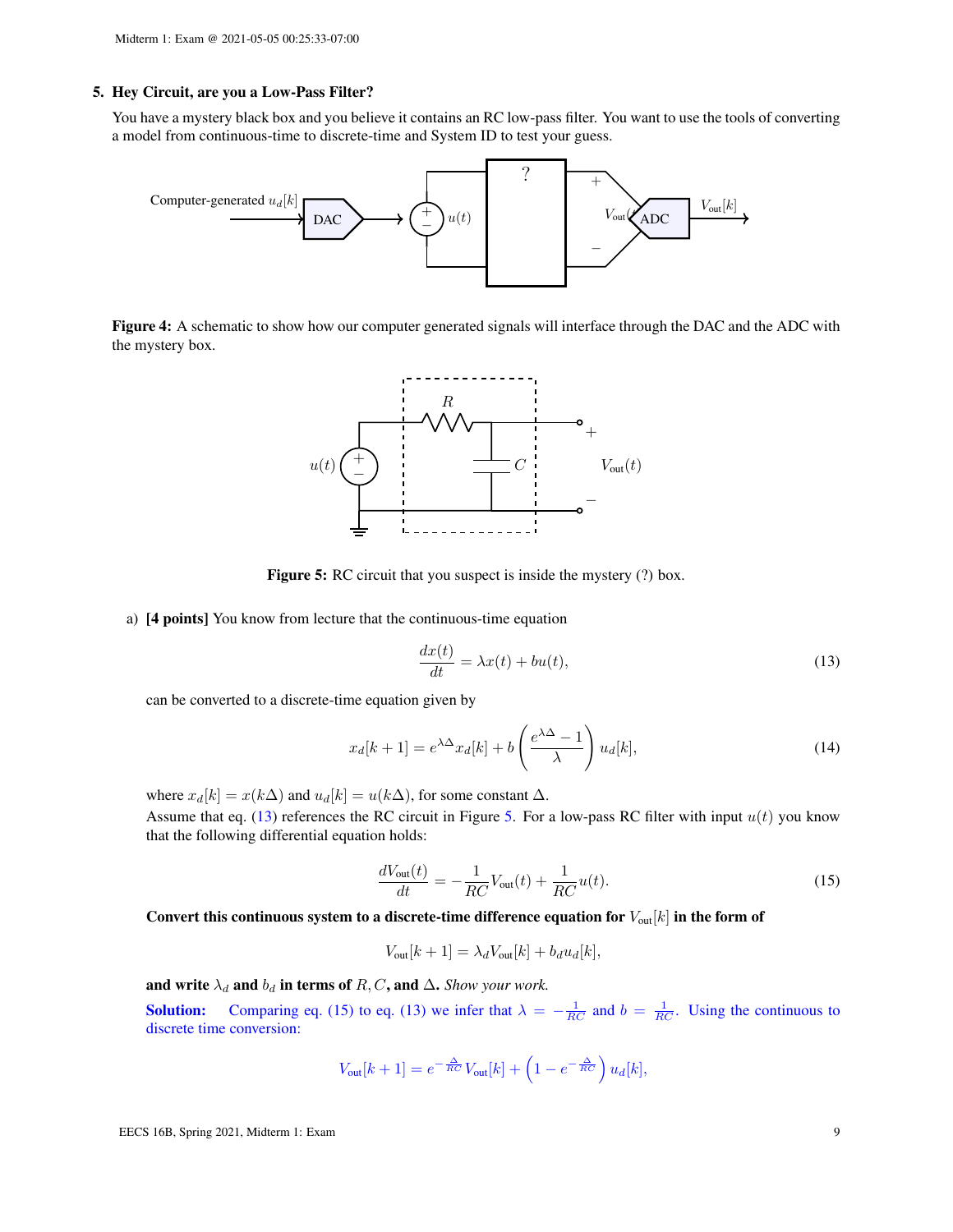$$
\lambda_d = e^{-\frac{\Delta}{RC}} \qquad b_d = \left(1 - e^{-\frac{\Delta}{RC}}\right).
$$

b) [5 points] Now ignoring the physics of the model, you decide to use a data-centric approach to find  $\lambda_d$  and  $b_d$ in your model. In order to do so, you apply a sequence of inputs for 4 timesteps  $u_d[0], u_d[1], u_d[2], u_d[3]$  and observe  $V_{\text{out}}[0], V_{\text{out}}[1], V_{\text{out}}[2], V_{\text{out}}[3]$ , and  $V_{\text{out}}[4]$ . You decide to use least squares of the form  $D\vec{p} \approx \vec{y}$ , with  $\vec{p} = \begin{bmatrix} \lambda_d \end{bmatrix}$  $b_d$ . Write the matrix D and vector  $\vec{y}$ . *Write your answers in the provided box.* 

Solution:

$$
D = \begin{bmatrix} V_{\text{out}}[0] & u_d[0] \\ V_{\text{out}}[1] & u_d[1] \\ V_{\text{out}}[2] & u_d[2] \\ V_{\text{out}}[3] & u_d[3] \end{bmatrix}, \qquad y = \begin{bmatrix} V_{\text{out}}[1] \\ V_{\text{out}}[2] \\ V_{\text{out}}[3] \\ V_{\text{out}}[4] \end{bmatrix}.
$$
 (16)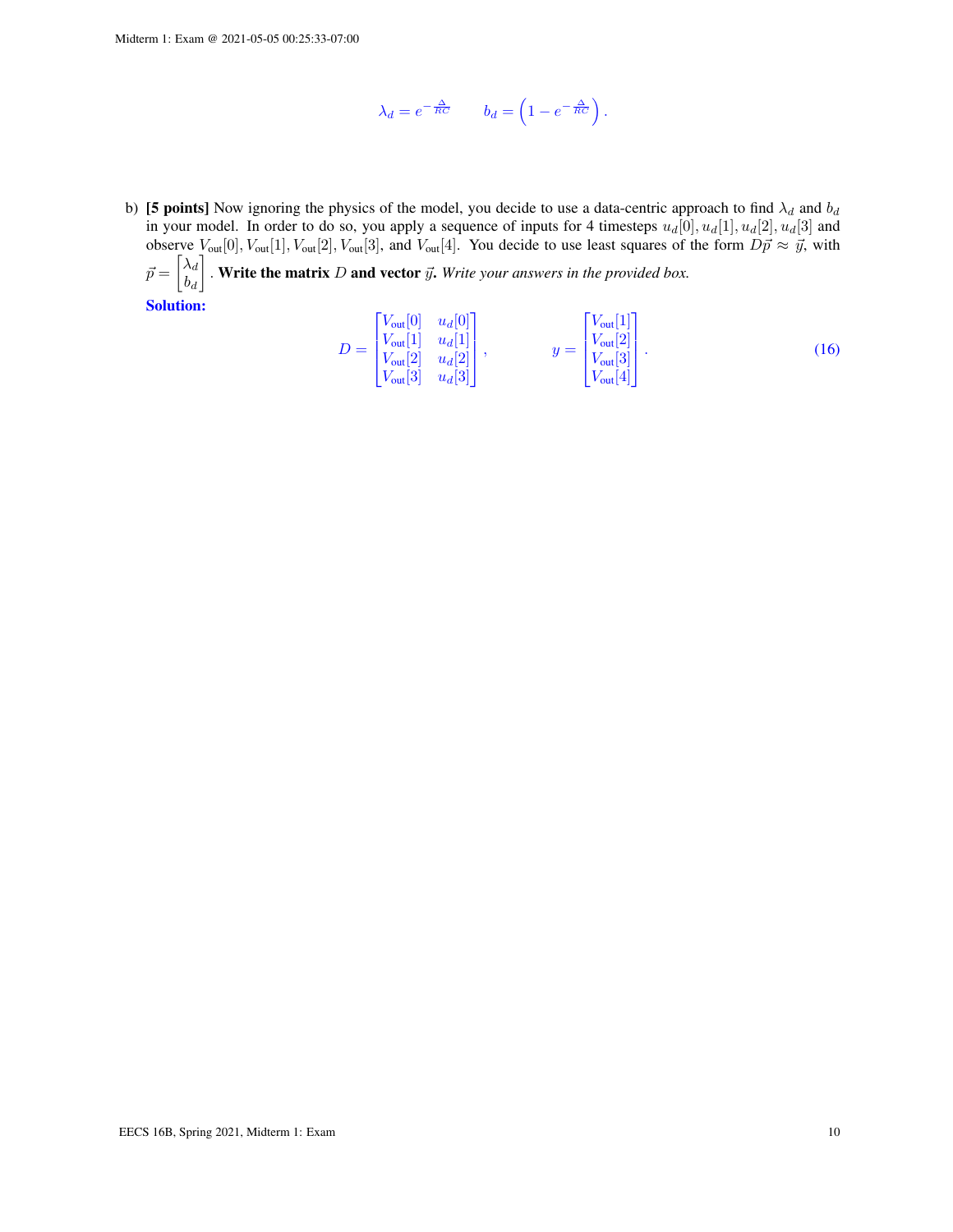#### 6. A Spring System

The tools we have learned in this class are not limited to circuits. In this problem we will examine the following spring-mass system. This system can be modeled with eq. [\(17\)](#page-10-0), where  $x(t)$  is the position of the mass at time t, m is the constant mass of the block, and  $u(t)$  is the force input to the system at time t.

<span id="page-10-0"></span>
$$
\frac{d^2x(t)}{dt^2} = -\frac{k_1}{m}x(t) - \frac{k_2}{m}\frac{dx(t)}{dt} + \frac{1}{m}u(t).
$$
\n(17)

a) [4 points] Rewrite eq. [\(17\)](#page-10-0) as a system of differential equations in the matrix form. Let the state variables be  $\vec{y} =$  $\int x(t)$  $dx(t)$  $\begin{bmatrix} t \ \frac{x(t)}{dt} \end{bmatrix}$ . *Show your work.*

**Solution:** Since we have defined our state as  $\vec{y}(t) = \begin{bmatrix} x(t) \\ dx(t) \end{bmatrix}$  $dx(t)$  $\left[\begin{matrix} t \ \frac{x(t)}{dt} \end{matrix}\right]$ , to write this in matrix form we need equations for  $\frac{dx(t)}{dt}$  and  $\frac{d^2x(t)}{dt^2}$  in terms of  $x(t)$ ,  $\frac{dx(t)}{dt}$ , and  $u(t)$ .

<span id="page-10-2"></span><span id="page-10-1"></span>
$$
\frac{dx(t)}{dt} = 0 \cdot x(t) + 1 \cdot \frac{dx(t)}{dt} + 0 \cdot u(t)
$$
\n(18)

$$
\frac{d^2x(t)}{dt^2} = -\frac{k_1}{m} \cdot x(t) - \frac{k_2}{m} \cdot \frac{dx(t)}{dt} + \frac{1}{m} \cdot u(t)
$$
\n(19)

Equation [\(18\)](#page-10-1) comes from setting  $\frac{dx(t)}{dt}$  equal to itself. Equation [\(19\)](#page-10-2) is identical to equation [\(17\)](#page-10-0). Putting these two equations together in the form  $\frac{d\vec{y}(t)}{dt} = A\vec{y}(t) + bu(t)$  we get the following system of differential equations in matrix form:

$$
\begin{bmatrix} \frac{dx(t)}{dt} \\ \frac{d^2x(t)}{dt^2} \end{bmatrix} = \begin{bmatrix} 0 & 1 \\ -\frac{k_1}{m} & -\frac{k_2}{m} \end{bmatrix} \begin{bmatrix} x(t) \\ \frac{dx(t)}{dt} \end{bmatrix} + \begin{bmatrix} 0 \\ \frac{1}{m} \end{bmatrix} u(t).
$$

b) [10 points] Regardless of your answer to the previous question, assume that you end up with the following system:

<span id="page-10-3"></span>
$$
\frac{d\vec{y}(t)}{dt} = \begin{bmatrix} 0 & 1 \\ -3 & -4 \end{bmatrix} \vec{y}(t) + \begin{bmatrix} 0 \\ 2 \end{bmatrix} u(t).
$$
\n(20)

The matrix  $A = \begin{bmatrix} 0 & 1 \\ 2 & 1 \end{bmatrix}$ −3 −4  $\Big]$  can be diagonalized as  $A = V \Lambda V^{-1}$  where

$$
V = \begin{bmatrix} 1 & 1 \\ -1 & -3 \end{bmatrix},\tag{21}
$$

$$
\Lambda = \begin{bmatrix} -1 & 0 \\ 0 & -3 \end{bmatrix},\tag{22}
$$

$$
V^{-1} = \begin{bmatrix} \frac{3}{2} & \frac{1}{2} \\ -\frac{1}{2} & -\frac{1}{2} \end{bmatrix} . \tag{23}
$$

If the input is fixed to a constant  $u(t) = u_0 \in \mathbb{R}$  for all t, find the solution to the system of differential equations in eq. [\(20\)](#page-10-3). Use  $\vec{y}(0) = \begin{bmatrix} \alpha & 0 \end{bmatrix}$ 0 as the initial condition. *Show your work and justify your answers.*

**Solution:** We can transform the original system into the eigenbasis by left-multiplying eq. [\(20\)](#page-10-3) by  $V^{-1}$  and simplifying:

$$
\frac{d\vec{y}}{dt}(t) = A\vec{y}(t) + \vec{b}u(t)
$$
\n(24)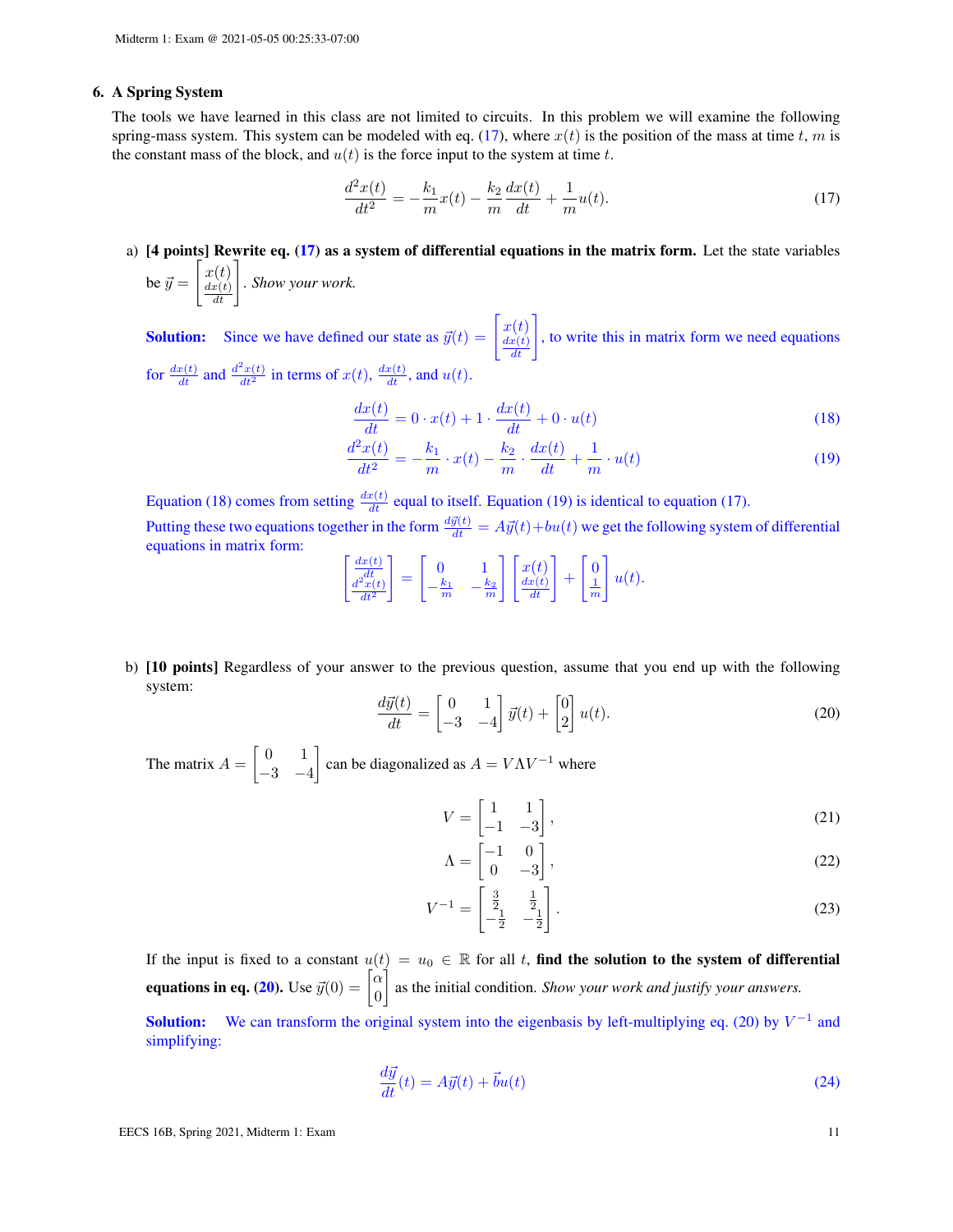$$
V^{-1}\frac{d\vec{y}}{dt}(t) = V^{-1}A\vec{y}(t) + V^{-1}\vec{b}u(t)
$$
\n(25)

$$
\frac{d\vec{y}}{dt}(t) = V^{-1}(V\Lambda V^{-1})\vec{y}(t) + V^{-1}\vec{b}u(t)
$$
\n(26)

$$
= \Lambda \widetilde{y}(t) + V^{-1} \vec{b} u(t) \tag{27}
$$

$$
= \begin{bmatrix} -1 & 0 \\ 0 & -3 \end{bmatrix} \widetilde{y} + \begin{bmatrix} 1 \\ -1 \end{bmatrix} u_0.
$$
 (28)

This gives us the following decoupled system of differential equations:

<span id="page-11-1"></span><span id="page-11-0"></span>
$$
\frac{d\tilde{y}_1}{dt}(t) = -\tilde{y}_1(t) + u_0\tag{29}
$$

<span id="page-11-3"></span><span id="page-11-2"></span>
$$
\frac{dy_2}{dt}(t) = -3\tilde{y}_2(t) - u_0.
$$
\n(30)

Solving eq. [\(29\)](#page-11-0) and eq. [\(30\)](#page-11-1) gives:

$$
\widetilde{y}_1(t) = (\widetilde{y}_1(0) - u_0) e^{-t} + u_0
$$
\n(31)

$$
\widetilde{y}_2(t) = \left(\widetilde{y}_2(0) + \frac{u_0}{3}\right)e^{-3t} - \frac{u_0}{3}.
$$
\n(32)

The initial conditions of  $\widetilde{\vec{y}}$  are:

$$
\widetilde{\vec{y}}(0) = V^{-1}\vec{y}(0) \tag{33}
$$

$$
= \begin{bmatrix} \frac{3}{2} & \frac{1}{2} \\ \frac{-1}{2} & \frac{-1}{2} \end{bmatrix} \begin{bmatrix} \alpha \\ 0 \end{bmatrix} = \begin{bmatrix} \frac{3\alpha}{2} \\ \frac{-\alpha}{2} \end{bmatrix} . \tag{34}
$$

Plugging in these initial conditions into eq. [\(31\)](#page-11-2) and eq. [\(32\)](#page-11-3) gives the solutions in the eigenbasis as:

$$
\widetilde{y}_1(t) = \left(\frac{3\alpha}{2} - u_0\right)e^{-t} + u_0,\tag{35}
$$

$$
\widetilde{y}_2(t) = \left(-\frac{\alpha}{2} + \frac{u_0}{3}\right)e^{-3t} - \frac{u_0}{3}.
$$
\n(36)

To transform these solutions back to our original basis, recall  $\vec{y} = V \tilde{\vec{y}}$ :

$$
\vec{y} = \begin{bmatrix} 1 & 1 \\ -1 & -3 \end{bmatrix} \begin{bmatrix} \left(\frac{3\alpha}{2} - u_0\right)e^{-t} + u_0 \\ \left(-\frac{\alpha}{2} + \frac{u_0}{3}\right)e^{-3t} - \frac{u_0}{3} \end{bmatrix}
$$
(37)

$$
= \left[ \frac{\left(\frac{3\alpha}{2} - u_0\right)e^{-t} + \left(-\frac{\alpha}{2} + \frac{u_0}{3}\right)e^{-3t} + \frac{2u_0}{3}}{-\left(\frac{3\alpha}{2} - u_0\right)e^{-t} - 3\left(-\frac{\alpha}{2} + \frac{u_0}{3}\right)e^{-3t}} \right].
$$
\n(38)

Thus we get our final solutions in terms of the original variables:

$$
x(t) = \left(\frac{3\alpha}{2} - u_0\right)e^{-t} + \left(-\frac{\alpha}{2} + \frac{u_0}{3}\right)e^{-3t} + \frac{2u_0}{3},\tag{39}
$$

$$
\frac{dx(t)}{dt} = -\left(\frac{3\alpha}{2} - u_0\right)e^{-t} - 3\left(-\frac{\alpha}{2} + \frac{u_0}{3}\right)e^{-3t}.\tag{40}
$$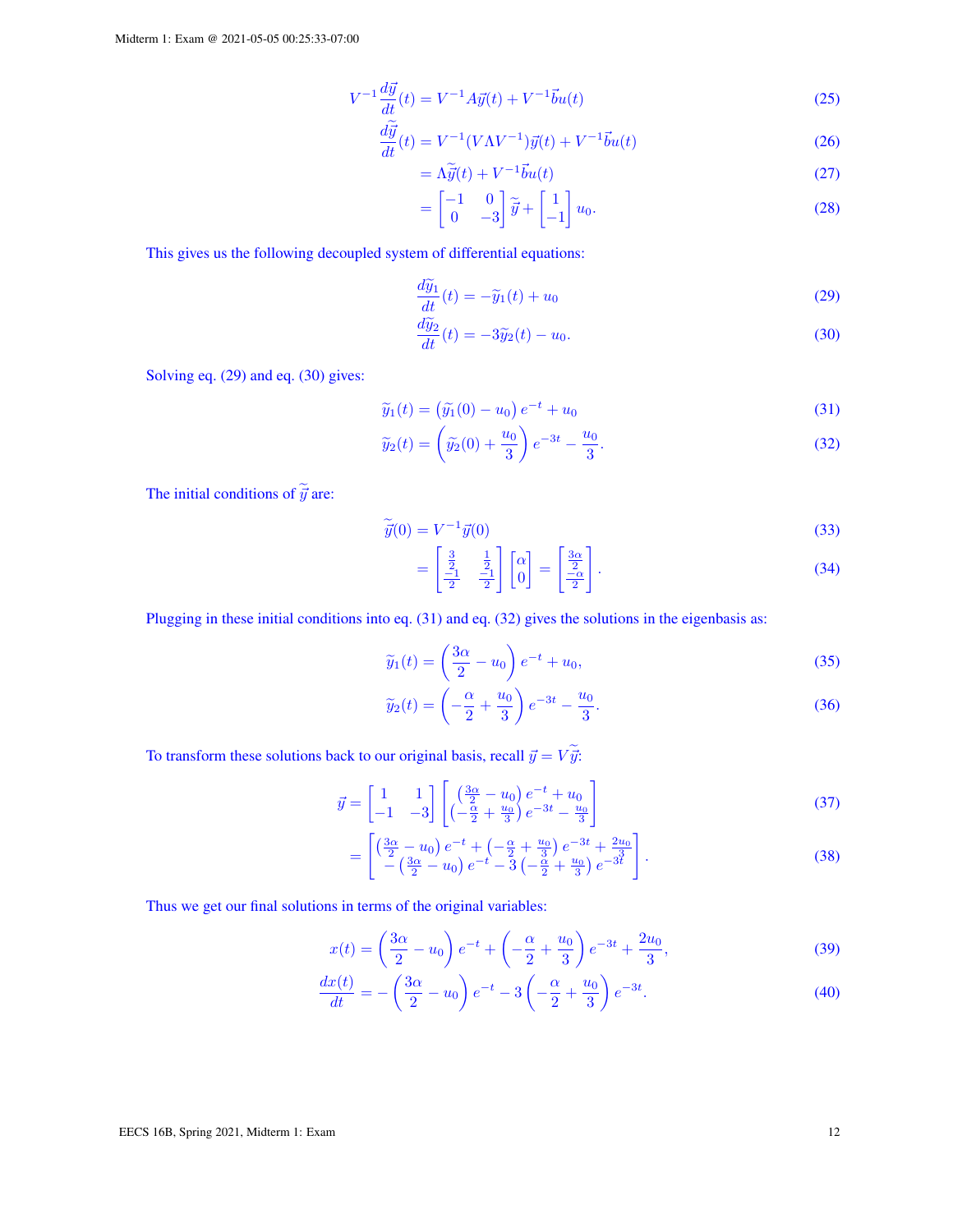c) [5 points] Suppose you apply a piece-wise constant input to this system, such that  $u(t)$  is constant over intervals of ∆:

<span id="page-12-1"></span><span id="page-12-0"></span>
$$
u(t) = u(i\Delta) = u_d[i] \text{ for } t \in [i\Delta, (i+1)\Delta), \tag{41}
$$

and suppose your solution to the differential equation for the spring-mass system for  $t \in (i\Delta, (i+1)\Delta]$  is

$$
y_1(t) = (y_1(i\Delta) - u_d[i])e^{-(t-i\Delta)} + 2 \cdot y_2(i\Delta)e^{-2(t-i\Delta)} + u_d[i],
$$
\n(42)

$$
y_2(t) = -(y_1(i\Delta) - u_d[i])e^{-(t-i\Delta)} - 4 \cdot y_2(i\Delta)e^{-2(t-i\Delta)}, \tag{43}
$$

Given the initial conditions  $\vec{y}(0) = \begin{bmatrix} 4 \\ 0 \end{bmatrix}$ 0 **and input**  $u_d[0] = 4$ , find  $\vec{y}(\Delta)$ . Assume  $e^{-\Delta} = 0.5$ . *Show your work and justify your answers.*

**Solution:** To find  $\vec{y}(\Delta)$  we should just plug in  $\Delta$  into the expression in eq. [\(42\)](#page-12-0) and eq. [\(43\)](#page-12-1):

$$
y_1(\Delta) = (y_1(0) - u_d[0]) \cdot e^{-\Delta} + 2y_2(0) \cdot e^{-2\Delta} + u_d[0]
$$
  
=  $(4 - 4) \cdot e^{-\Delta} + 2 \cdot 0 \cdot e^{-2\Delta} + 4 = 4.$ 

$$
y_2(\Delta) = -(y_1(0) - u_d[0]) \cdot e^{-\Delta} - 4y_2(0) \cdot e^{-2\Delta}
$$
  
= -(4 - 4) \cdot e^{-\Delta} - 4 \cdot 0 \cdot e^{-2\Delta} = 0.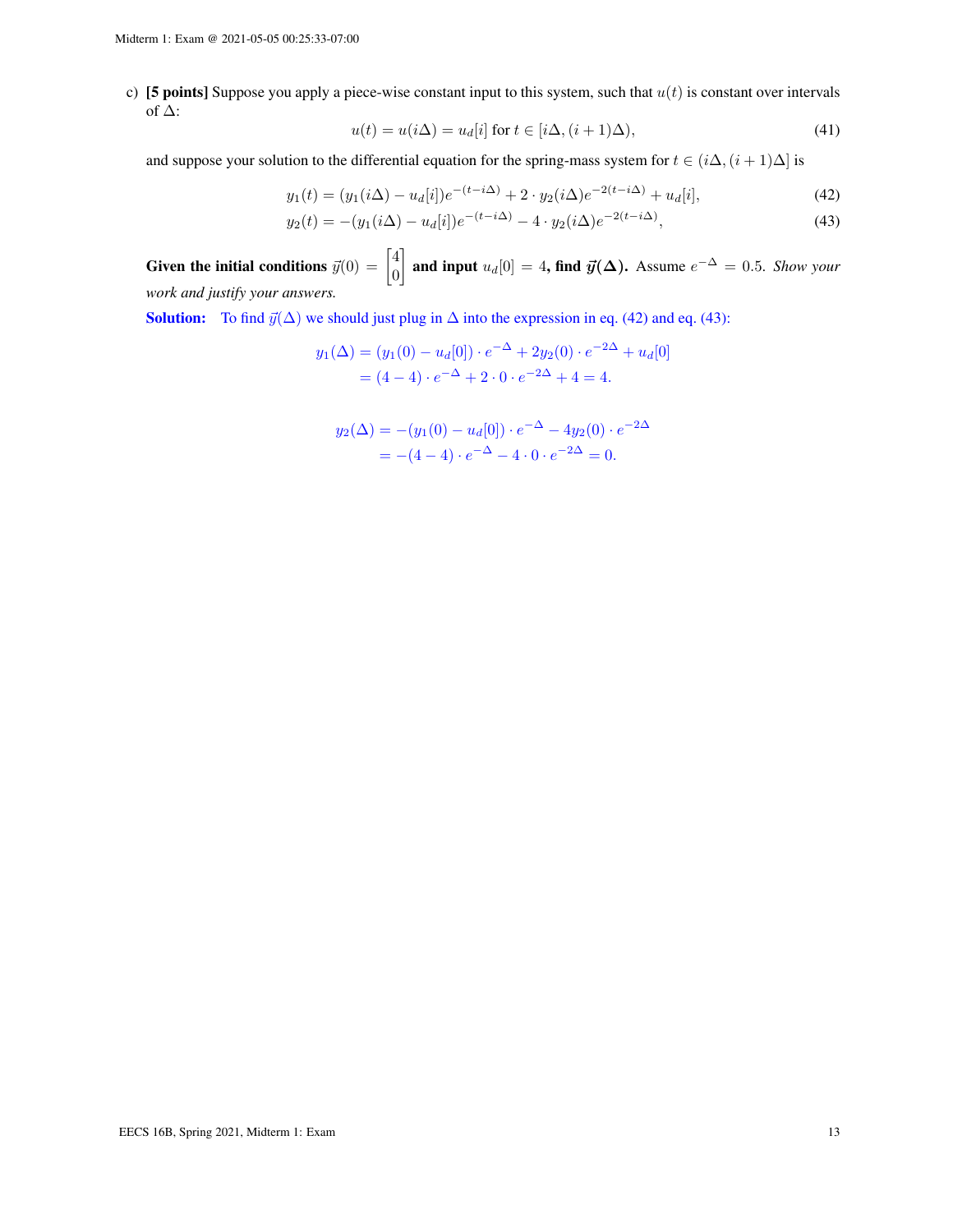d) [4 points] We decide to examine stability of this system in discrete time, so we fix  $\Delta$  and derive the following discretized system:

<span id="page-13-0"></span>
$$
\vec{y}_d[k+1] = \begin{bmatrix} \frac{3}{4} & \frac{1}{4} \\ -\frac{1}{4} & \frac{1}{4} \end{bmatrix} \vec{y}_d[k] + \begin{bmatrix} \frac{3}{4} \\ \frac{1}{4} \end{bmatrix} u_d[k]. \tag{44}
$$

Identify if this open-loop system is stable. *Show your work and justify your answers.*

Solution: Since this is a discrete system, in order to test if the open-loop system is stable, we need to compute  $\sqrt{ }$  $\bigcup$ 

the eigenvalues of the state transition matrix  $\begin{bmatrix} \frac{3}{4} & \frac{1}{4} \\ -\frac{1}{4} & \frac{1}{4} \end{bmatrix}$ and check if all their magnitudes are less than one.

We follow the familiar procedure to form the characteristic polynomial:

$$
\det\left(\begin{bmatrix} \frac{3}{4} & \frac{1}{4} \\ -\frac{1}{4} & \frac{1}{4} \end{bmatrix} - \lambda \begin{bmatrix} 1 & 0 \\ 0 & 1 \end{bmatrix}\right) = 0\tag{45}
$$

$$
\det\left(\begin{bmatrix} \frac{3}{4} - \lambda & \frac{1}{4} \\ -\frac{1}{4} & \frac{1}{4} - \lambda \end{bmatrix}\right) = 0\tag{46}
$$

$$
\left(\frac{3}{4} - \lambda\right)\left(\frac{1}{4} - \lambda\right) - \left(-\frac{1}{4} \cdot \frac{1}{4}\right) = 0\tag{47}
$$

$$
\lambda^2 - \lambda + \frac{3}{16} + \frac{1}{16} = 0
$$
\n(48)

$$
\lambda^2 - \lambda + \frac{1}{4} = 0\tag{49}
$$

$$
\left(\lambda - \frac{1}{2}\right)^2 = 0\tag{50}
$$

$$
\implies \lambda_1 = \lambda_2 = \frac{1}{2} \tag{51}
$$

From the above analysis, we see that the eigenvalues of the state transition matrix are  $\lambda_1 = \lambda_2 = 0.5$ . Since these both have magnitude less than 1, the system is stable.

e) [4 points] If we put the system defined in eq. [\(44\)](#page-13-0) in feedback, setting  $u_d[k] = \begin{bmatrix} 1 & 1 \end{bmatrix} \vec{y}_d[k]$ , is the resulting closed-loop system stable? *Show your work and justify your answers.*

Solution: Here, we have closed-loop feedback since the input is expressed as a scalar that depends on the current value of the state vector. Making the given substitution, our system becomes

$$
\vec{y}_d[k+1] = \begin{bmatrix} \frac{3}{4} & \frac{1}{4} \\ -\frac{1}{4} & \frac{1}{4} \end{bmatrix} \vec{y}_d[k] + \begin{bmatrix} \frac{3}{4} \\ \frac{1}{4} \end{bmatrix} \begin{bmatrix} 1 & 1 \end{bmatrix} \vec{y}_d[k]
$$
 (52)

$$
= \begin{bmatrix} \frac{3}{4} & \frac{1}{4} \\ -\frac{1}{4} & \frac{1}{4} \end{bmatrix} \vec{y}_d[k] + \begin{bmatrix} \frac{3}{4} & \frac{3}{4} \\ \frac{1}{4} & \frac{1}{4} \end{bmatrix} \vec{y}_d[k]
$$
 (53)

$$
= \left( \begin{bmatrix} \frac{3}{4} & \frac{1}{4} \\ -\frac{1}{4} & \frac{1}{4} \end{bmatrix} + \begin{bmatrix} \frac{3}{4} & \frac{3}{4} \\ \frac{1}{4} & \frac{1}{4} \end{bmatrix} \right) \vec{y}_d[k] \tag{54}
$$

$$
= \begin{bmatrix} \frac{6}{4} & 1\\ 0 & \frac{1}{2} \end{bmatrix} \vec{y}_d[k] \tag{55}
$$

Now that we have a single matrix, we can compute it's eigenvalues:

$$
\det\left(\begin{bmatrix} \frac{3}{2} & 1\\ 0 & \frac{1}{2} \end{bmatrix} - \lambda \begin{bmatrix} 1 & 0\\ 0 & 1 \end{bmatrix}\right) = 0\tag{56}
$$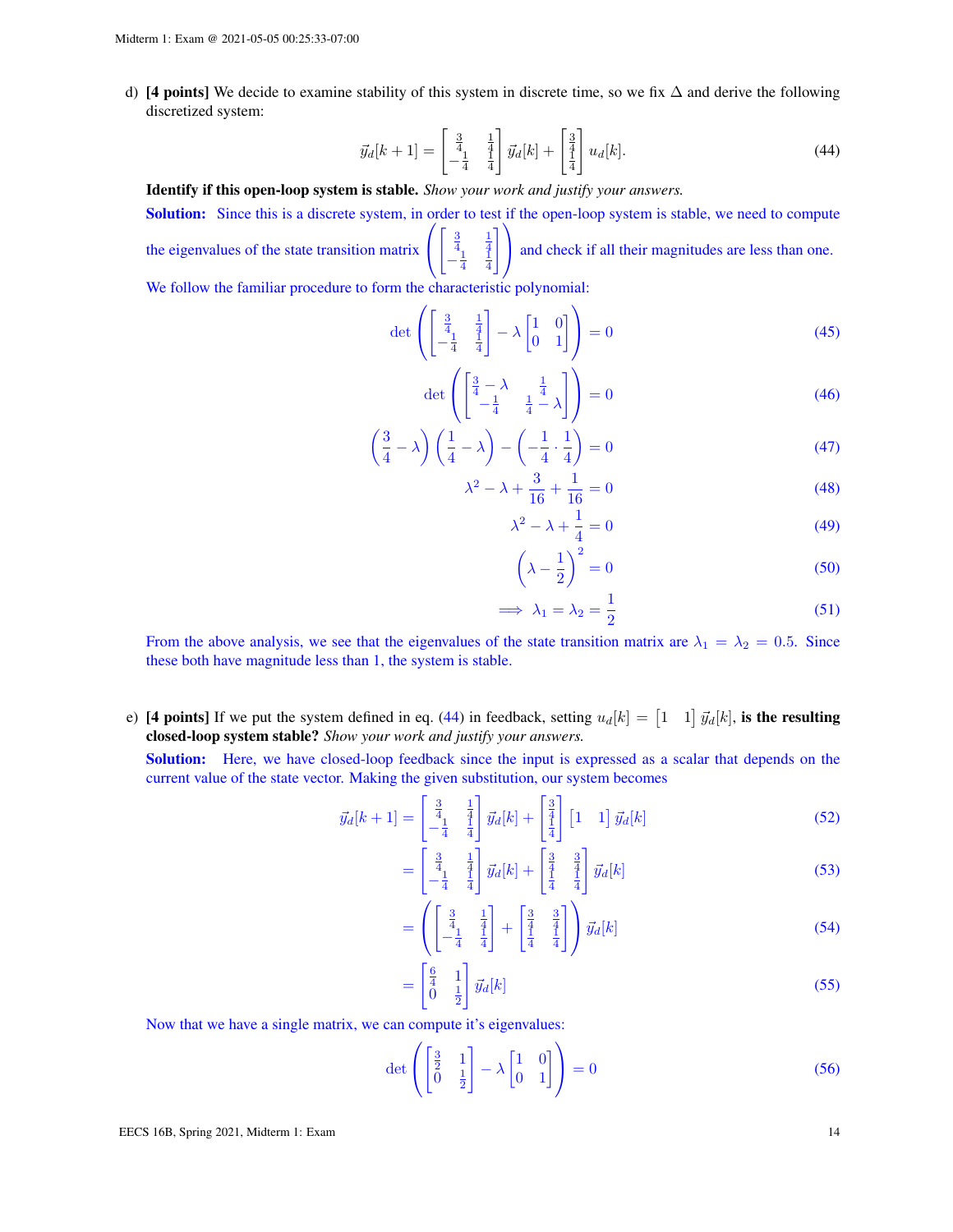$$
\det\left(\begin{bmatrix} \frac{3}{2} - \lambda & 1\\ 0 & \frac{1}{2} - \lambda \end{bmatrix}\right) = 0
$$
\n(57)

$$
\left(\frac{3}{2} - \lambda\right)\left(\frac{1}{2} - \lambda\right) = 0\tag{58}
$$

$$
\implies \lambda_1 = \frac{3}{2}, \lambda_2 = \frac{1}{2} \tag{59}
$$

We computed that the eigenvalues that govern the dynamics of this closed-loop system are  $\lambda_1 = 1.5$  and  $\lambda_2 =$ 0.5. Since  $|\lambda_1| > 1$ , this discrete-time system is unstable.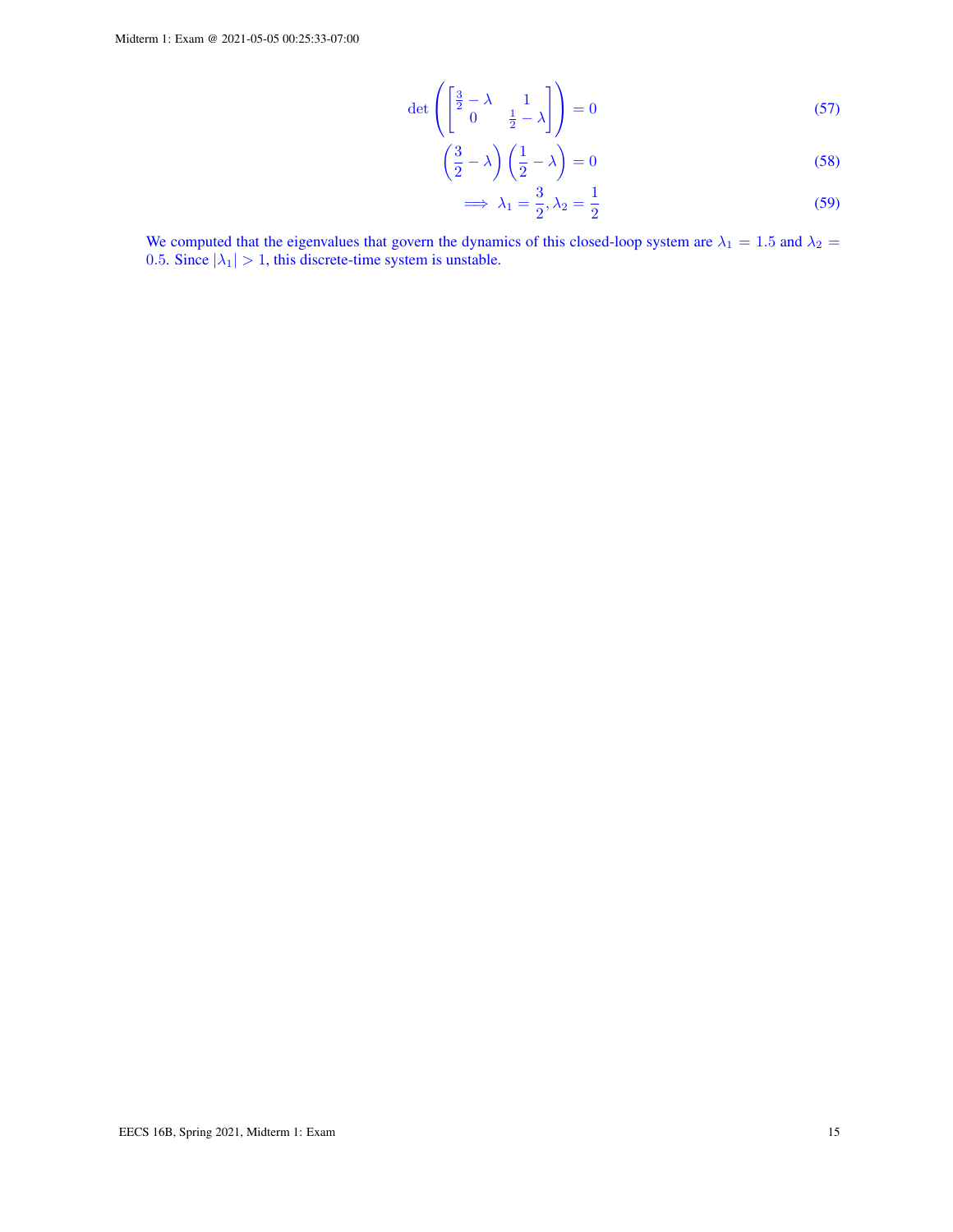#### 7. Transistor Switch Model

In this problem, we will analyze the behavior of a NAND gate driving an inverter. Figure [6a](#page-15-0) shows the transistor model of a NAND gate and Figure [6b](#page-15-0) shows the transistor model of an inverter.

<span id="page-15-0"></span>In this question assume that  $V_{DD}$  is greater than both the NMOS threshold  $V_{th,n}$  and PMOS threshold  $|V_{th,p}|$ .



(a) NAND schematic with transistors.



P

 $V_{\text{in,inv}}$   $\longrightarrow$   $V_{\text{out,inv}}$ 

Vdr

N

Figure 6: Transistor schematics

a) [5 points] A diagram of a NAND gate driving an inverter is shown in Figure [7a.](#page-15-1) Consider the case where  $A = V_{DD}$  and  $B = V_{DD}$  for a long time before  $t = 0$ . Then at  $t = 0$ , we switch A and B to 0 V. The equivalent simplified circuit after this transition is shown in Figure [7b.](#page-15-1) Find  $V_{\text{out}}$  at time  $t = 0$ . *Write your answers in the provided box.*

<span id="page-15-1"></span>

Figure 7: Schematic and model of a NAND gate driving an inverter

**Solution:**  $V_{out}(0) = 0$ . Since  $A = B = V_{DD}$  for  $t < 0$ , both NMOS transistors have been switched on due to  $V_{GSn} = V_{DD} > V_{th,n}$  until right before  $t = 0$ . Similarly, both PMOS transistors are switched off because  $|V_{GSp}| = V_{DD} > |V_{th,p}|$ . Therefore,  $C_{\text{N, INV}}$  is fully discharged to 0V and  $C_{\text{P, INV}}$  is fully charged to  $V_{DD}$  right before  $t = 0$ . When the transition happens the charge on capacitors cannot jump instantaneously. So, at  $t = 0$ the voltage at output will remain 0V.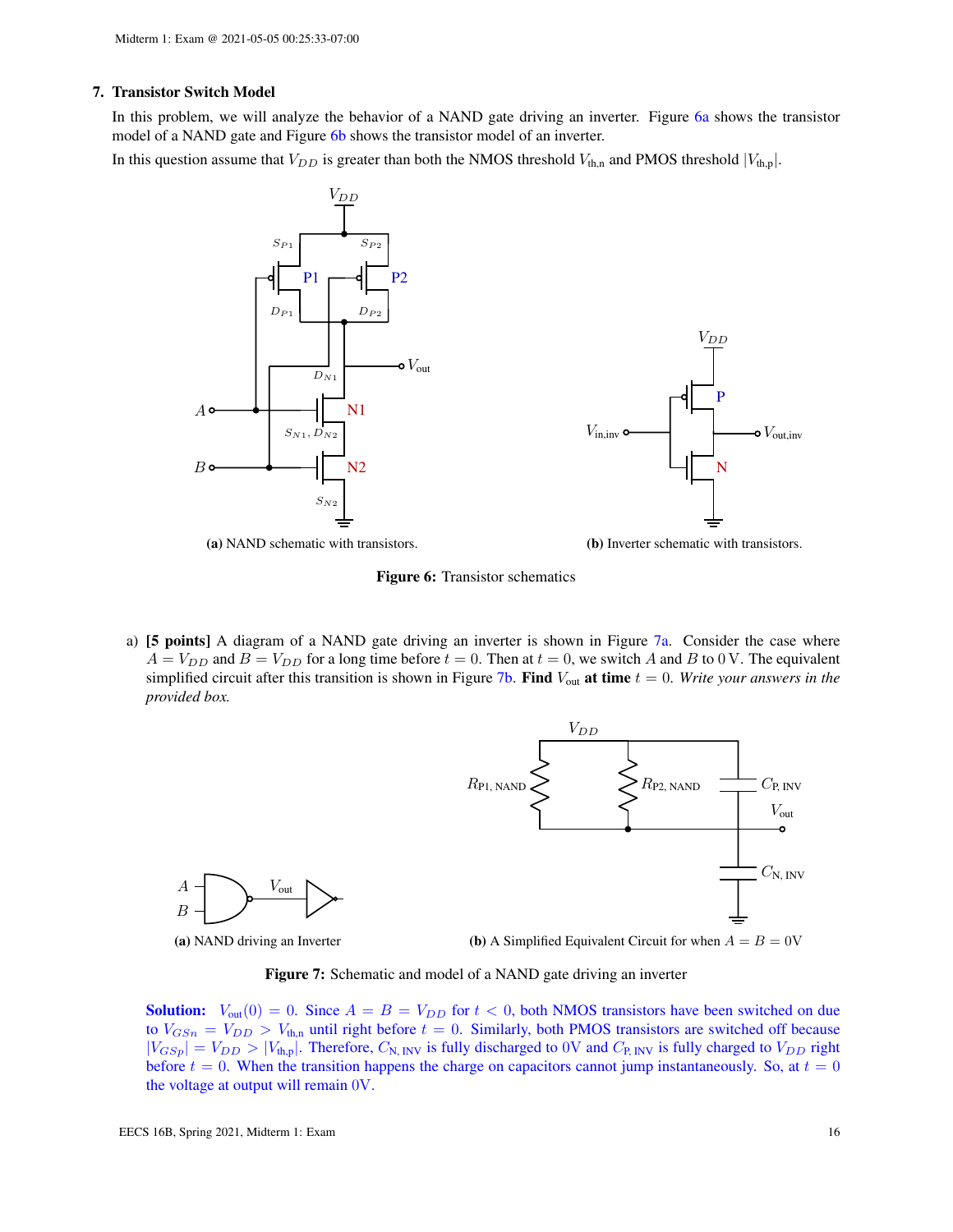b) [8 points] Write the differential equation for solving  $V_{out}(t)$  for  $t \ge 0$  in the circuit shown in Figure [7b](#page-15-1). Specifically, find coefficients  $\lambda$  and  $b$  in the following symbolic differential equation:

<span id="page-16-0"></span>
$$
\frac{dV_{\text{out}}(t)}{dt} = \lambda V_{\text{out}}(t) + bV_{DD},\tag{60}
$$

as a function of  $R_P$ ,  $C_{\rm P,INV}$ ,  $C_{\rm N,INV}$ , and  $V_{DD}$ . Assume that  $R_{\rm P1,NAND} = R_{\rm P2, NAND} = R_P$ . *Show your work and justify your answers.*

Solution: The first thing to note is that the two resistors are in parallel, so we can lump them into one resistor with half the value. We can then start by writing a KCL at the output node:

$$
C_{\text{N, INV}}\frac{dV_{\text{out}}(t)}{dt} + C_{\text{P, INV}}\frac{d(V_{\text{out}}(t) - V_{DD})}{dt} + \frac{2}{R_P}(V_{\text{out}}(t) - V_{DD}) = 0,
$$

$$
\frac{dV_{\text{out}}(t)}{dt} = -\frac{2}{R_P(C_{\text{P, INV}} + C_{\text{N, INV}})}V_{\text{out}}(t) + \frac{2}{R_P(C_{\text{P, INV}} + C_{\text{N, INV}})}V_{DD}.
$$
Therefore,  $\lambda = -\frac{2}{R_P(C_{\text{P,INV}} + C_{\text{N, INV}})}$  and  $b = \frac{2}{R_P(C_{\text{P,INV}} + C_{\text{N, INV}})}$ .

c) [8 points] Solve  $V_{\text{out}}(t)$  in the differential equation [\(60\)](#page-16-0) and the initial condition  $V_{\text{out}}(0)$ . You should leave your answer in terms of  $\lambda$ ,  $b$ ,  $V_{DD}$ , and  $V_{out}(0)$ . *Show your work and justify your answers.* 

#### Solution:

Approach 1: We know from homework that for a differential equation of type  $\frac{dv(t)}{dt} = \lambda v(t) + bu(t)$  and initial condition  $v(t_0)$ , the answer is  $v(t) = v(t_0)e^{\lambda t} + b \int_0^t$  $t_{0}$  $u(\tau) e^{\lambda(t-\tau)} d\tau$ . We will apply the same principle here as well:

$$
V_{\text{out}}(t) = V_{\text{out}}(0)e^{\lambda t} + b \int_0^t V_{D D} e^{\lambda (t-\tau)} d\tau
$$
\n(61)

$$
=V_{\text{out}}(0)e^{\lambda t} + bV_{D}e^{\lambda t} \int_0^t e^{-\lambda \tau} d\tau \tag{62}
$$

$$
= V_{\text{out}}(0)e^{\lambda t} + bV_{DD}e^{\lambda t} \cdot \frac{e^{-\lambda t} - 1}{-\lambda} \tag{63}
$$

$$
= V_{\text{out}}(0)e^{\lambda t} + \frac{b}{\lambda}V_{DD}\left(e^{\lambda t} - 1\right). \tag{64}
$$

Approach 2: We can use variable substitution to arrive at a homogeneous differential equation and then solve it. Define  $\widetilde{V}_{\text{out}}(t) = V_{\text{out}}(t) + \frac{b}{\lambda} V_{DD}$ .

$$
\frac{d(V_{\text{out}}(t) + \frac{b}{\lambda}V_{DD})}{dt} = \lambda \left(V_{\text{out}}(t) + \frac{b}{\lambda}V_{DD}\right),\tag{65}
$$

$$
\frac{dV_{\text{out}}(t)}{dt} = \lambda \widetilde{V}_{\text{out}}(t),\tag{66}
$$

$$
\widetilde{V}_{\text{out}}(t) = \widetilde{V}_{\text{out}}(0)e^{\lambda t}.\tag{67}
$$

We also know that  $\tilde{V}_{out}(0) = V_{out}(0) + \frac{b}{\lambda} V_{DD}$ . Substituting  $V_{out}$  back will give us the answer.

$$
V_{\text{out}}(t) + \frac{b}{\lambda} V_{DD} = \left( V_{\text{out}}(0) + \frac{b}{\lambda} V_{DD} \right) e^{\lambda t}
$$
 (68)

$$
= V_{\text{out}}(0)e^{\lambda t} + \frac{b}{\lambda}V_{DD}\left(e^{\lambda t} - 1\right). \tag{69}
$$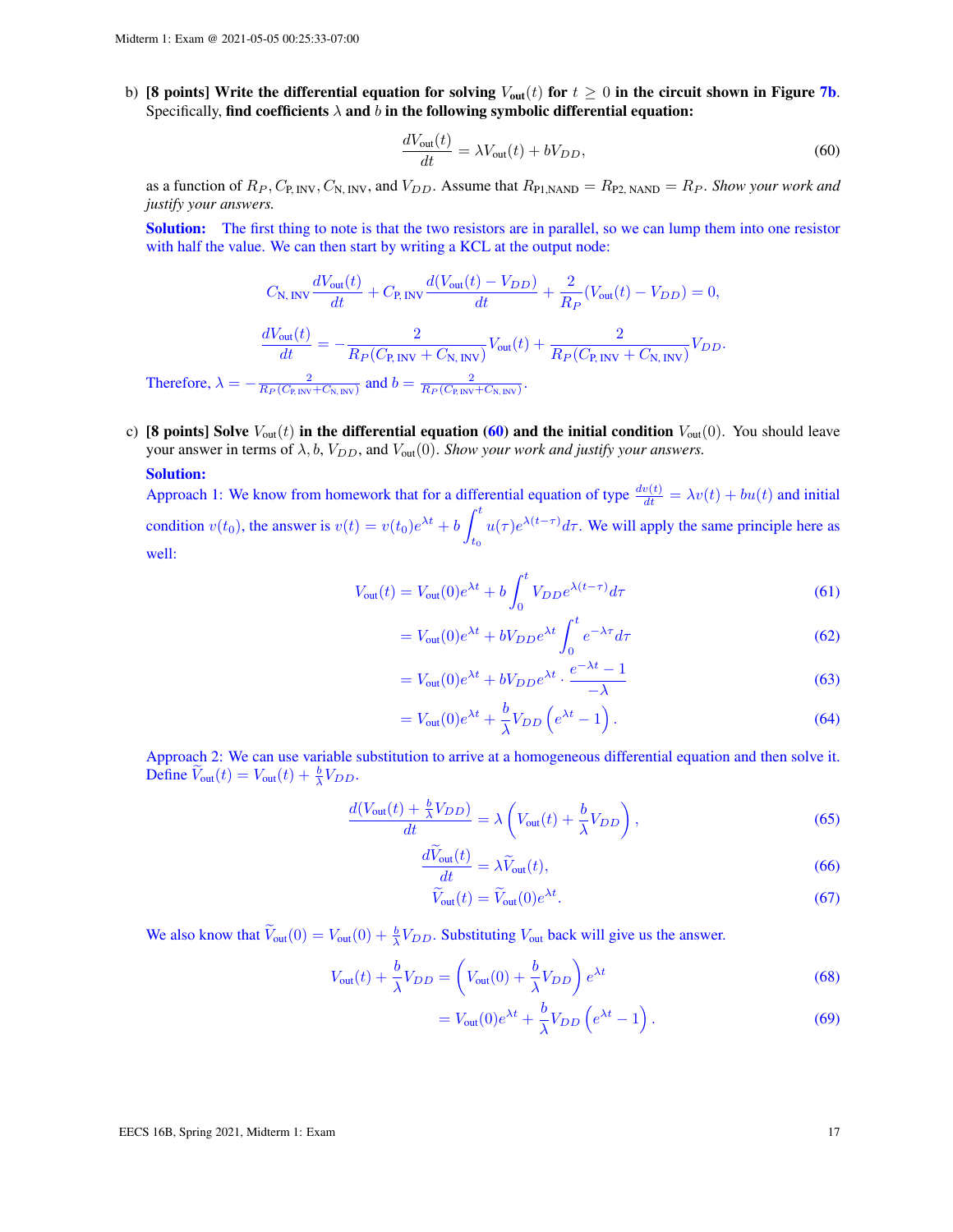d) [8 points] Now consider the case where  $A = 0V$  and  $B = 0V$  for a long time before  $t = 0$  in Figure [7a.](#page-15-1) At  $t = 0$  we switch A and B to  $V_{DD}$ . Write down the state (ON/OFF) of transistors P1, P2, N1, and N2 in the NAND gate. Draw the equivalent simplified circuit for this transition that will help us with writing the **differential equation of**  $V_{\text{out}}(t)$ . *Write your answers in the provided box.* 

<span id="page-17-0"></span>*Hint: You may find the NAND resistor-switch model in Figure [8](#page-17-0) helpful. Don't forget to include the inverter's capacitors,*  $C_{N, \text{INV}}$  *and*  $C_{P, \text{INV}}$ , which are loading the NAND gate.



Figure 8: NAND Model: Capacitances

# Solution:

Both of our inputs are high ( $V_{\text{DD}}$ ). Thus  $|V_{\text{GSp}}| = 0V \implies$  both PMOS transistors P1 and P2 are OFF. At the same time  $V_{\text{GSn}} = V_{\text{DD}} \implies$  both NMOS transistors N1 and N2 are ON.

Since the PMOS transistors are both off, their switches in the equivalent circuit are open. As a result their resistors  $R_{\text{Pl, NAND}}$  and  $R_{\text{P2, NAND}}$  are floating and don't need to be included.

The NMOS transistors, on the other hand, are both on, so in the simplified equivalent circuit, their resistors  $R_{\text{N1, NAND}}$  and  $R_{\text{N2, NAND}}$  connect the output to ground.

In addition,  $V_{\text{out}}$  drives an inverter, which means that  $V_{\text{out}}$  is connected to two gate capacitances:  $C_{\text{P,INV}}$  to  $V_{\text{DD}}$ and  $C_{\text{N, INV}}$  to ground.

Thus we end up with the simplified circuit below.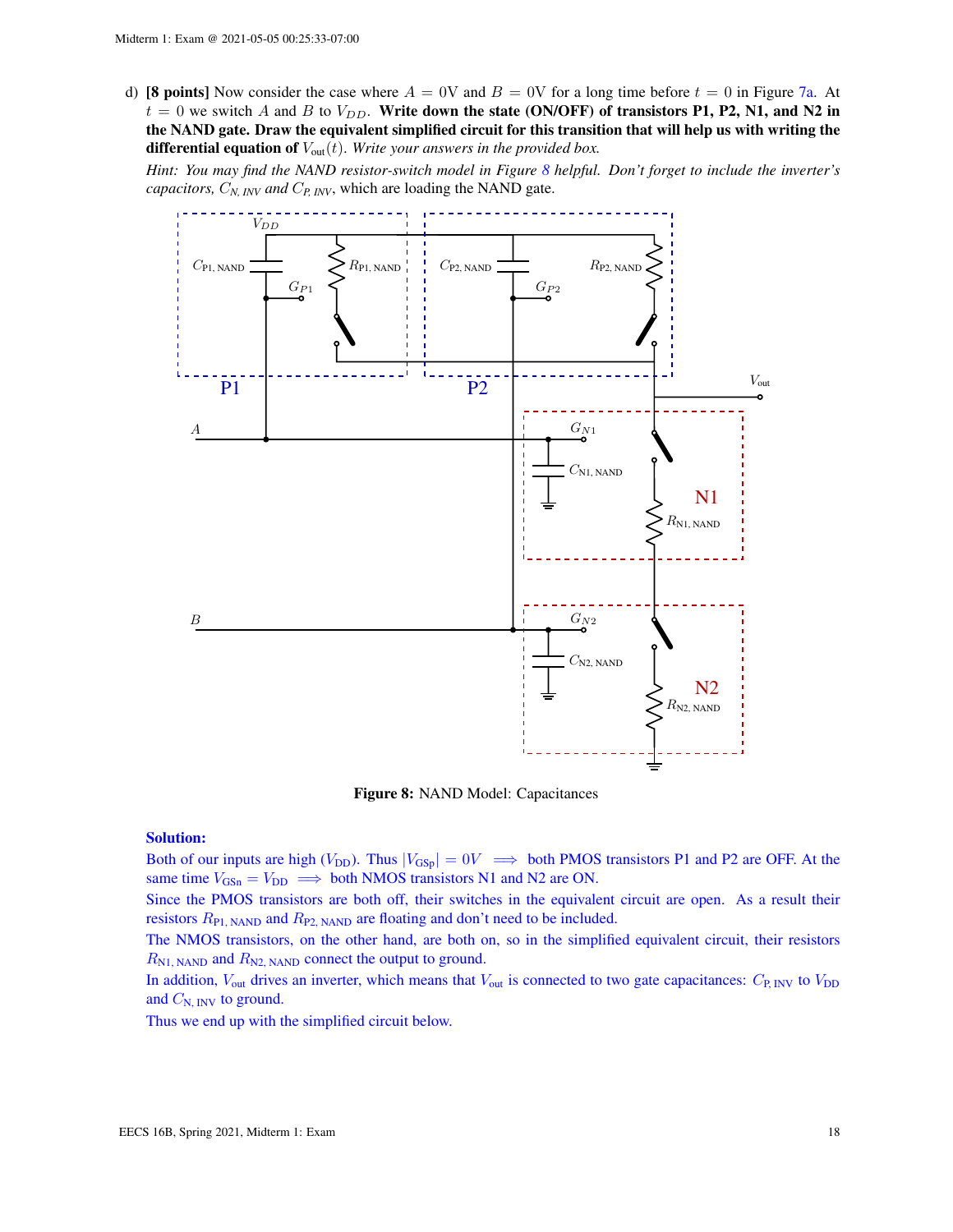

#### 8. Loud Neighbors

The neighbors keep throwing loud parties and Divija is having trouble sleeping despite her ear plugs. She decides to build a device to reduce the noise, and needs your help designing the filters.

<span id="page-18-0"></span>a) [4 points] Divija decides to build a band-stop filter by combining a low-pass and a high-pass filter. To start off, consider the skeleton circuit in Figure [9.](#page-18-0) What is  $V_{\text{out}}$  in terms of  $u_1, u_2$ , and  $R$ ?



Figure 9: Skeleton Circuit for part (a).

**Solution:** Since this ideal op-amp is in negative feedback,  $v = v_+$ . Doing KCL at  $v_-$  we get:

$$
\frac{u_1}{R} + \frac{u_2}{R} = -\frac{V_{\text{out}}}{R}.
$$

Solving for  $V_{\text{out}}$  we get:

 $V_{\text{out}} = -(u_1 + u_2).$ 

b) **[6 points] Design a** *high-pass* **filter for Box 2.** This should be a circuit with cutoff frequency  $\omega_c = 10^4$  rad/s that can drive an arbitrary load. You may use one resistor, one op-amp, and one  $1\mu F = 10^{-6}F$  capacitor. Choose the value of the resistor to get the correct cut-off frequency  $\omega_c$ . *Show your work and justify your answers.*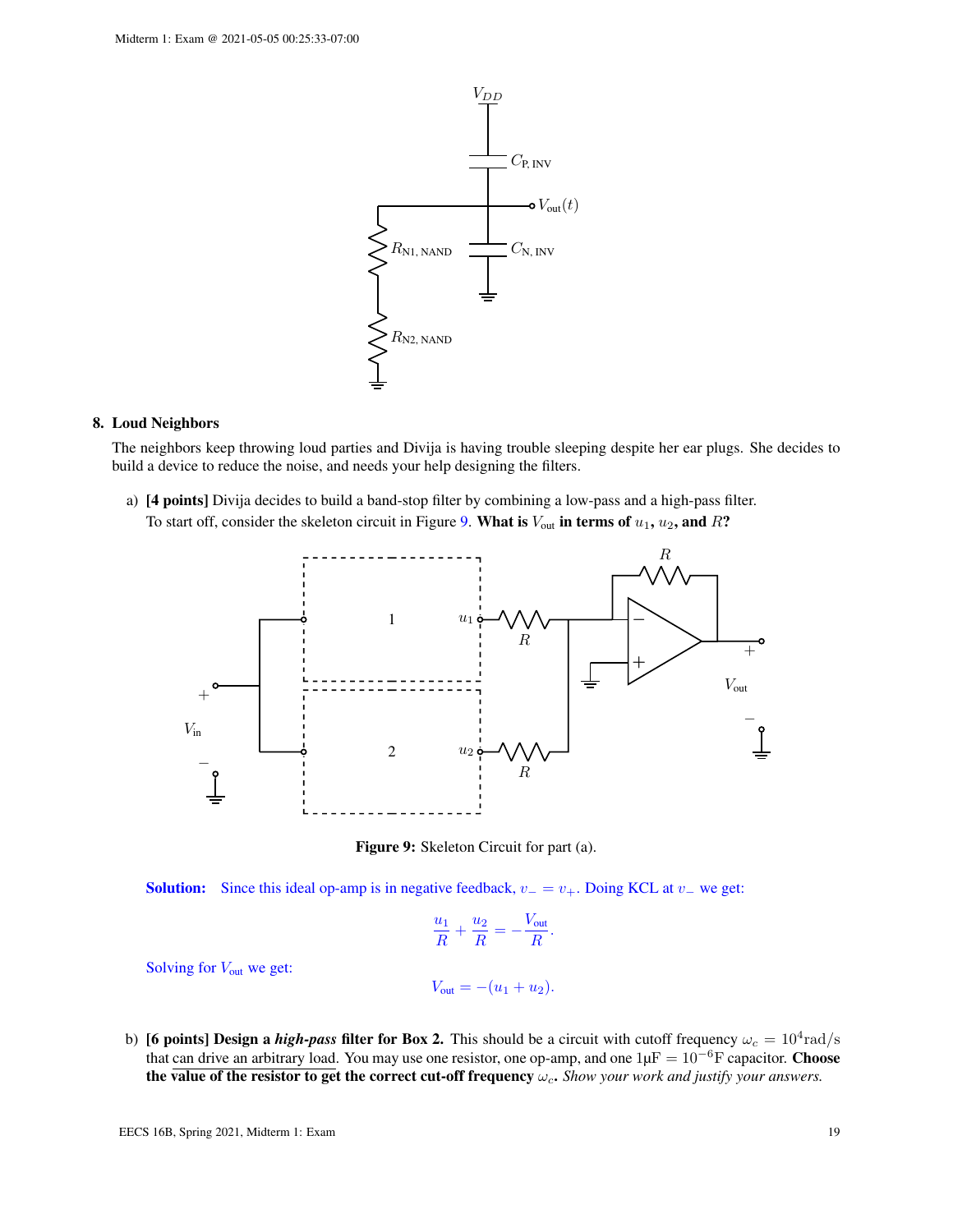# [Question Continues on Next Page]

Solution:

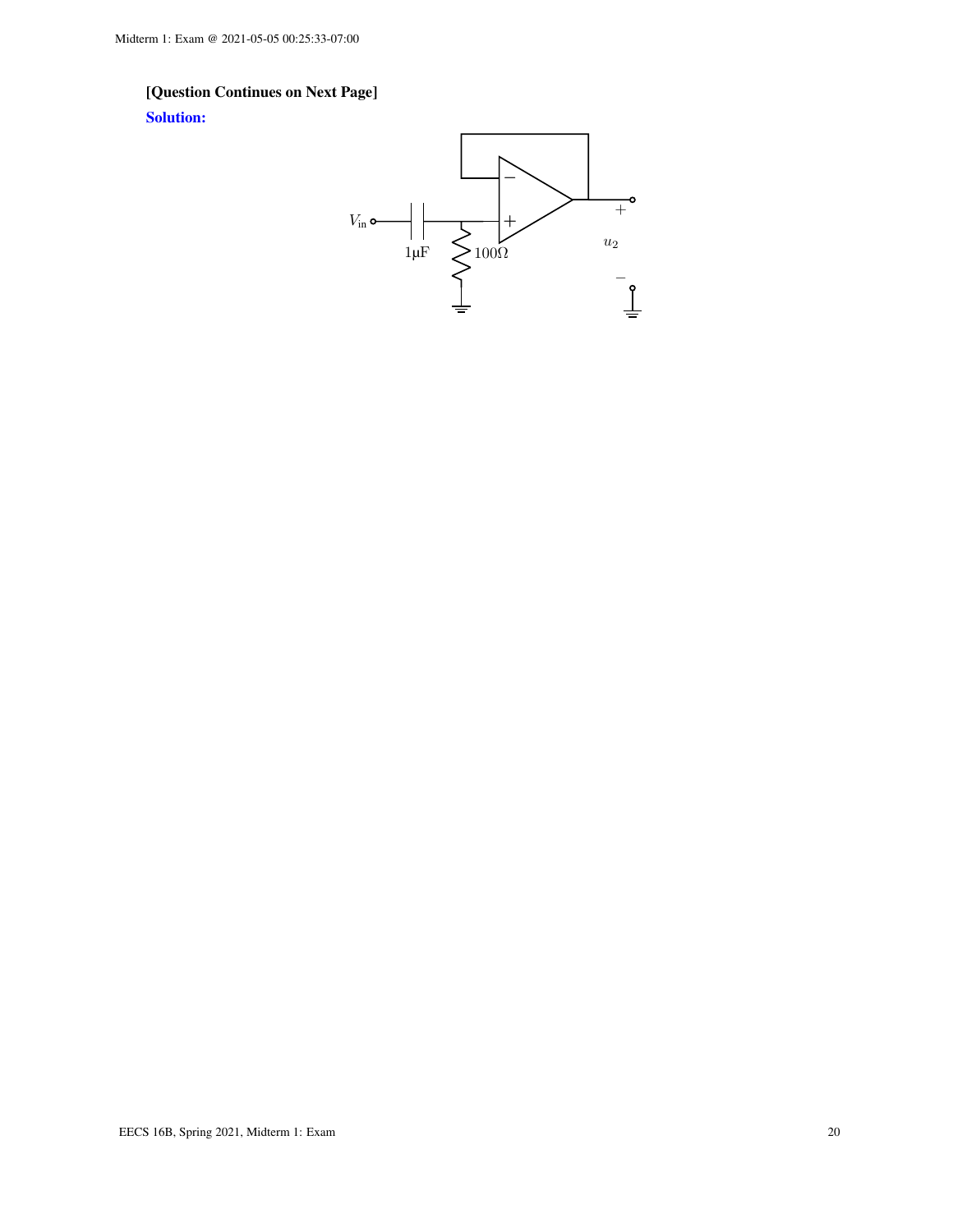<span id="page-20-0"></span>c) **[6 points]** Divija designed the **low-pass** filter shown in Figure [10](#page-20-0) for a cut-off frequency of  $\omega_c = 10^2 \text{rad/s}$  to be used in Box 1. To verify that the circuit she built matched the circuit she designed, she decided to test the circuit in isolation by applying an input  $V_{\text{in}}$  and measuring the filter's output  $V_{\text{out}}$ . The input output behavior of the circuit she built is shown in Figure [11.](#page-20-1)



Figure 10: The filter Divija intended to build.

<span id="page-20-1"></span>

Figure 11: Input-Output behavior of the filter Divija built.

What is the most likely cause for this behavior? *Show your work and justify your answers.*

- i) The resistors and capacitors were swapped.
- ii) She used an inductor instead of the resistor.
- iii) She used a  $10\mu$ F capacitor and a resistor of 1kΩ.

#### Solution: (i)

Note that the  $V_{\text{in}}$  in the graph has a low frequency (time is in units of seconds).

- i) Correct: This would result in a high pass filter, which would attenuate the low-frequency  $V_{in}$  as shown.
- ii) Incorrect: At low frequencies, the swapping the resistor with an inductor would still preserve low frequencies.
- iii) Incorrect: Multiplying the capacitor and dividing the resistor values by 10 would not change the transfer function.

## [Question Continues on Next Page]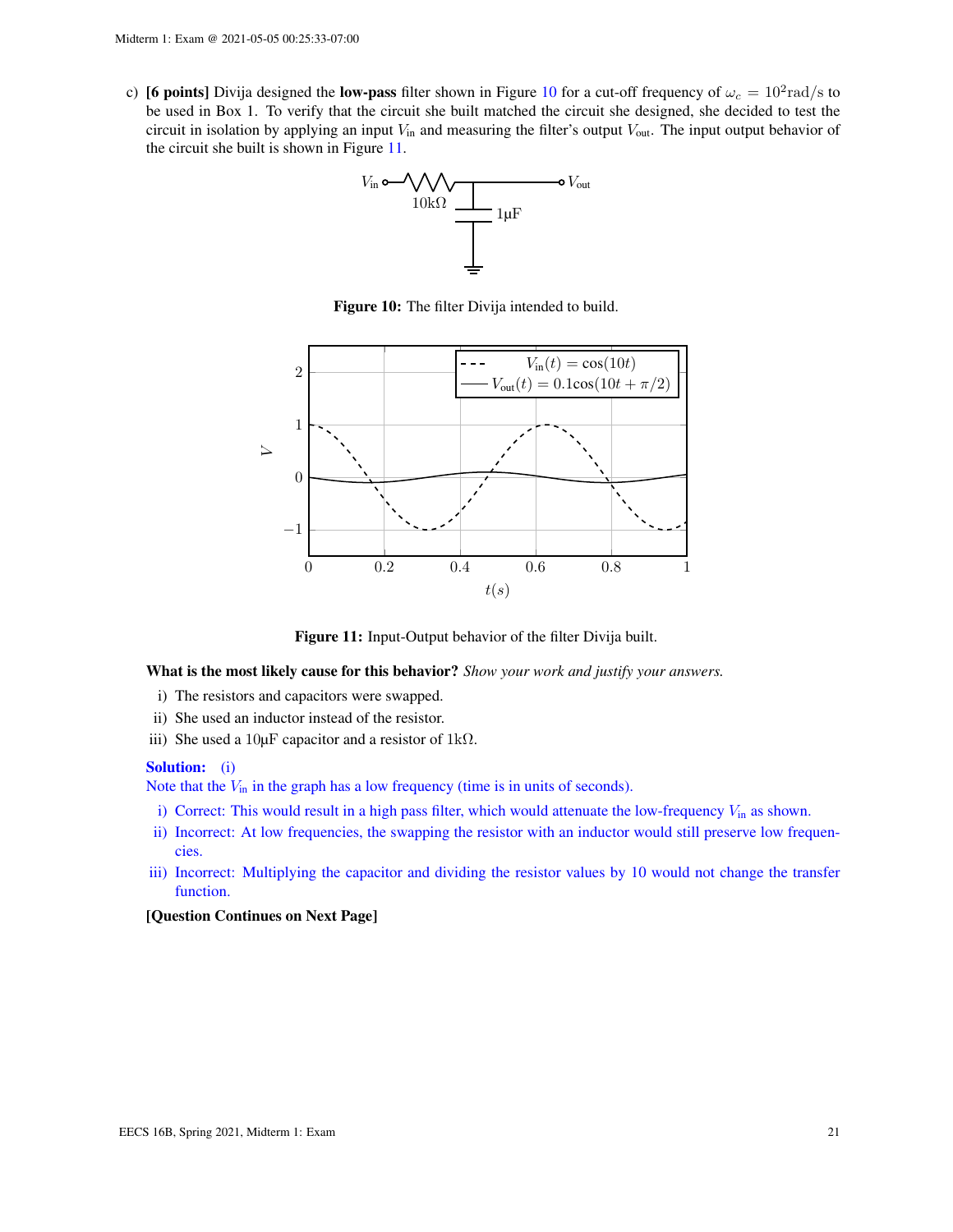d) [8 points] After looking through the available components Divija realizes that she doesn't have enough capacitors and decides to build the filter with inductors instead. Assume she builds the overall circuit in Figure [12.](#page-21-0) Find the transfer functions  $H_1(\omega) = \frac{\tilde{u}_1}{\tilde{V}_{\text{in}}}$  and  $H_2(\omega) = \frac{\tilde{u}_2}{\tilde{V}_{\text{in}}}$  in terms of  $L_1$ ,  $L_2$ ,  $R_1$ ,  $R_2$ , and  $R_s$ . *Show your work and justify your answers.*

<span id="page-21-0"></span>

Figure 12: Overall Circuit

#### Solution:

Notice that  $OA_1$  is in the buffer configuration, so  $\tilde{u}_1 = \tilde{v}_1$ . We can use the voltage divider formula to solve for  $\widetilde{v_1}$ :

$$
\widetilde{v}_1 = \frac{Z_{\text{bottom}}}{Z_{\text{total}}} \widetilde{V}_{\text{in}} = \frac{\widetilde{V}_{\text{in}} R_1}{R_1 + j\omega L_1}.
$$
\n(70)

Thus

$$
H_1(\omega) = \frac{R_1}{R_1 + j\omega L_1} = \frac{1}{1 + j\omega L_1/R_1}.
$$

Applying the same analysis to  $u_2$  we see that  $OA_2$  is also in the buffer configuration. Thus  $\tilde{u}_2 = \tilde{v}_2$ . Again, we can use the voltage divider equation to solve for  $\tilde{v}_2$ :

$$
\widetilde{v}_2 = \frac{Z_{\text{bottom}}}{Z_{\text{total}}} \widetilde{V}_{\text{in}} = \frac{\widetilde{V}_{\text{in}} j \omega L_2}{R_1 + j \omega L_2}.
$$
\n(71)

Thus

$$
H_2\omega) = \frac{j\omega L_2}{R_2 + j\omega L_2} = \frac{j\omega L_2/R_2}{1 + j\omega L_2/R_2}.
$$

e) **[6 points]** Assume the overall transfer function of the final circuit in Figure [12,](#page-21-0)  $H(\omega) = \frac{V_{\text{out}}}{\tilde{V}_{\text{in}}}$ , is

$$
H(\omega) = \left(\frac{1}{1 + j\omega/\omega_{c1}} + \frac{j\omega/\omega_{c2}}{1 + j\omega/\omega_{c2}}\right),\tag{72}
$$